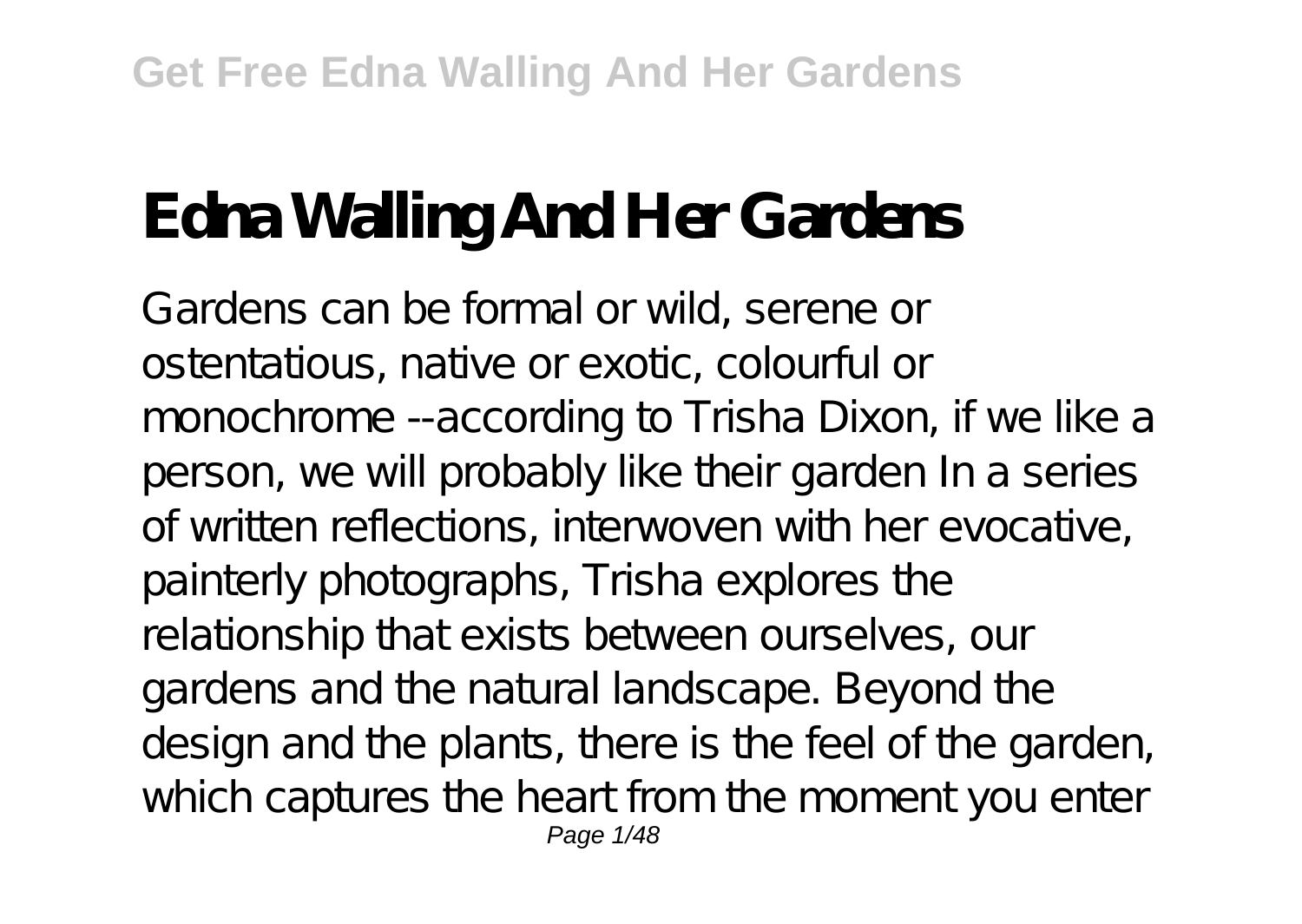a landscape and stays with you long after you have left. In a chapter on Gardens of the Mind, Trisha explores how artists, thinkers and writers have acknowledged and found value in the spirit of gardens and landscapes. Socrates found truth and beauty beyond A thens' city walls in a sacred grove. Closer to home, Jorn Utzon, designer of Sydney's Opera House sought inspiration and solace in a sandstone beach cave and Arthur Boyd experienced the Shoalhaven as a Wagnerian opera or a Mozart symphony. In Our Ancient Land, Trisha writes about landscapes full of stories, songlines and tracks. She<br>Page 2/48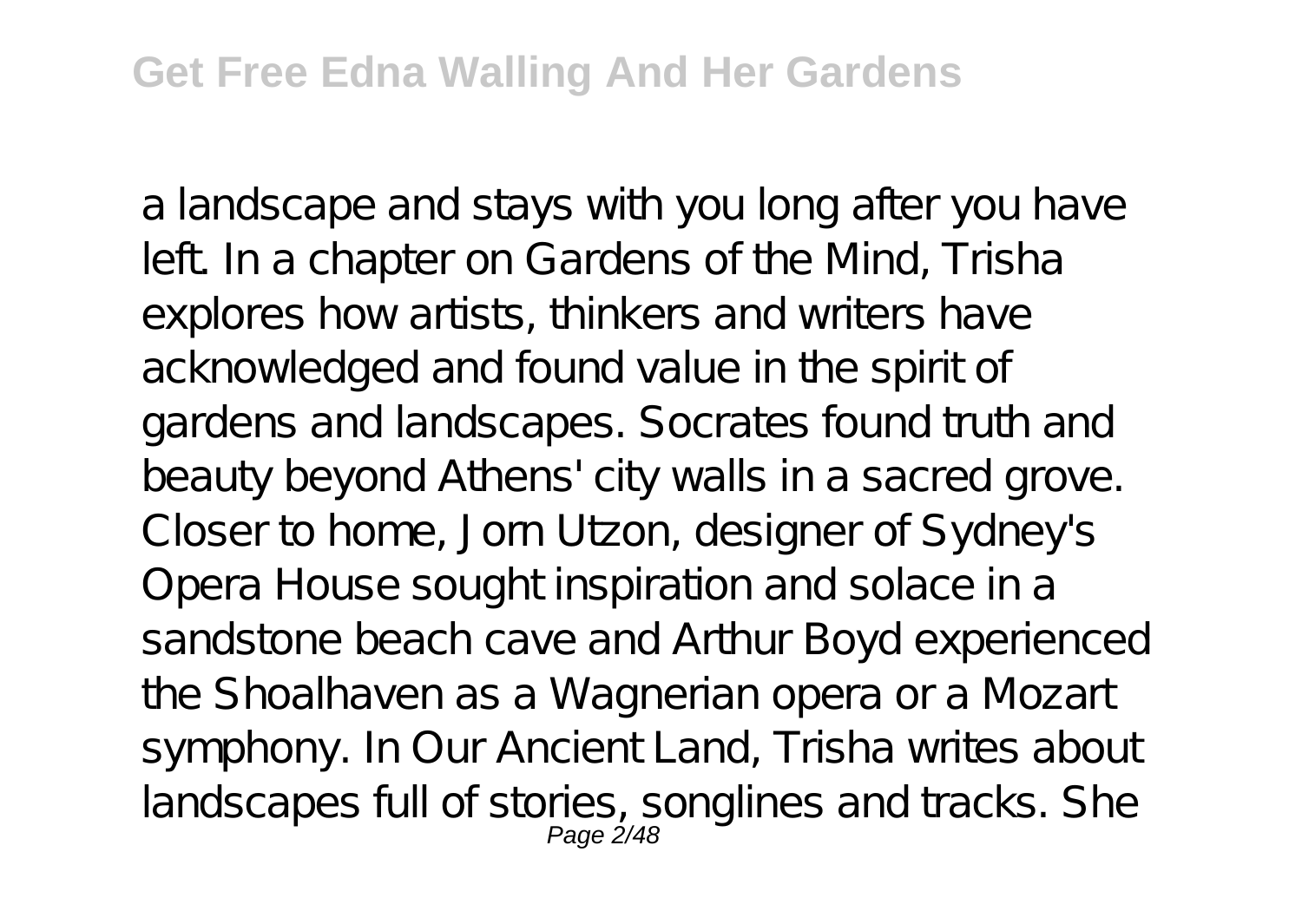welcomes the shift away from an Anglocentric approach to landscape design to one that shows an intimate engagement with the spirit of place, an acknowledgement of the Aboriginal history and mythology embedded in the land. This is not just to be found in the ancient heart of the country. In Melbourne's Royal Park, for example, bounded by noisy traffic and high-rise buildings, landscape designer Gordon Ford has created a bush pool that you'd feel fortunate to find in the interior of the Kimberley. Her message is the need to understand and respect the environment in our garden making.<br>Page 3/48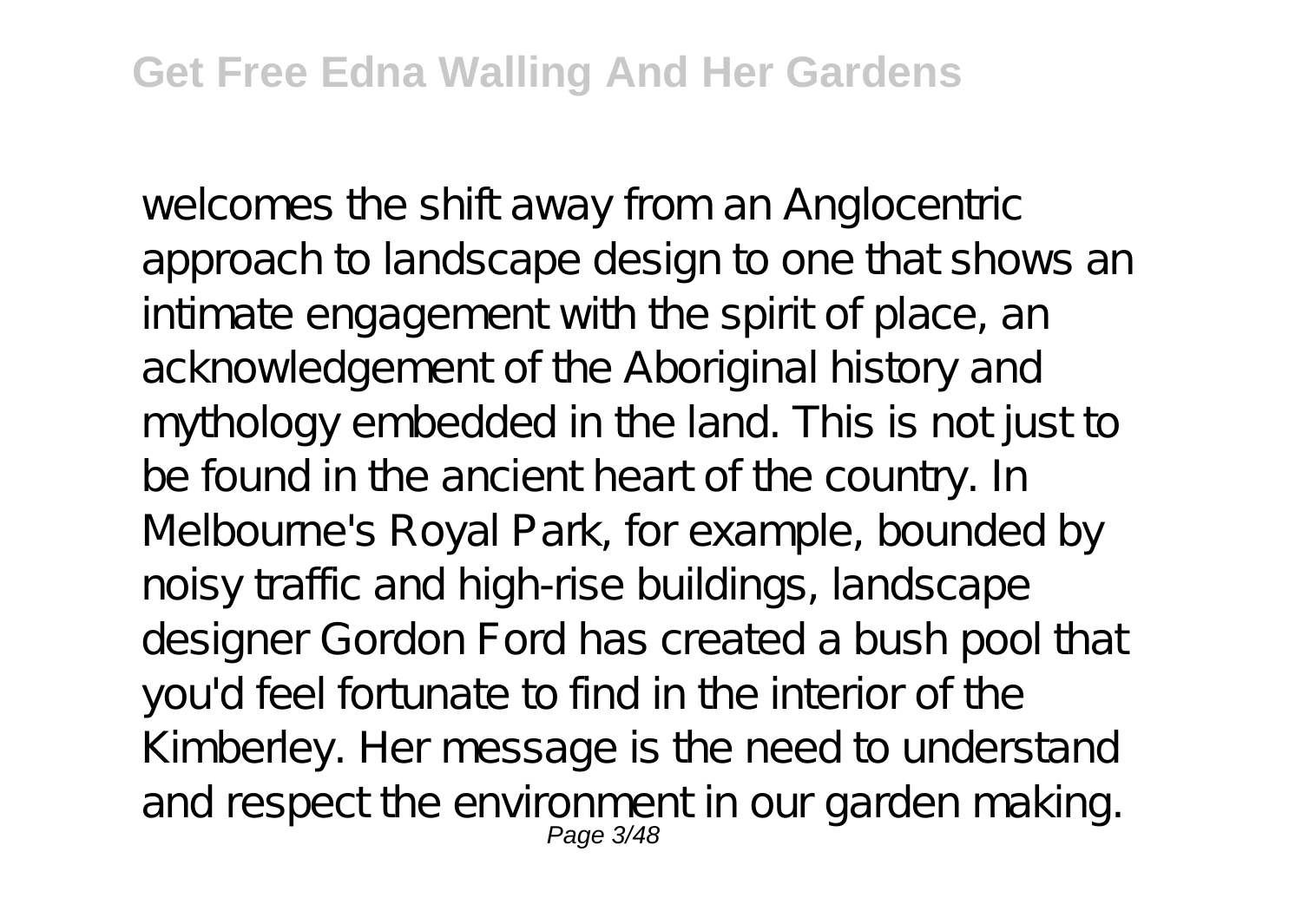By approaching nature with humility, rather than a desire to control it, we can make our gardens places of beauty and peace, which nurture body and soul. She explains different approaches to garden design, exploring the teachings of landscape architects and designers of renown. And she frames this in the context of a harsh and changing climate that we need to embrace. Full-colour photographs show the golden glow of seed heads, a Eucalypt reflected in a still pool, magnificent angophoras and mossy outcrops in an escarpment garden on Sydney's Northern Beaches. Here is Annie Snodgrass' Jilba<br>Page 4/48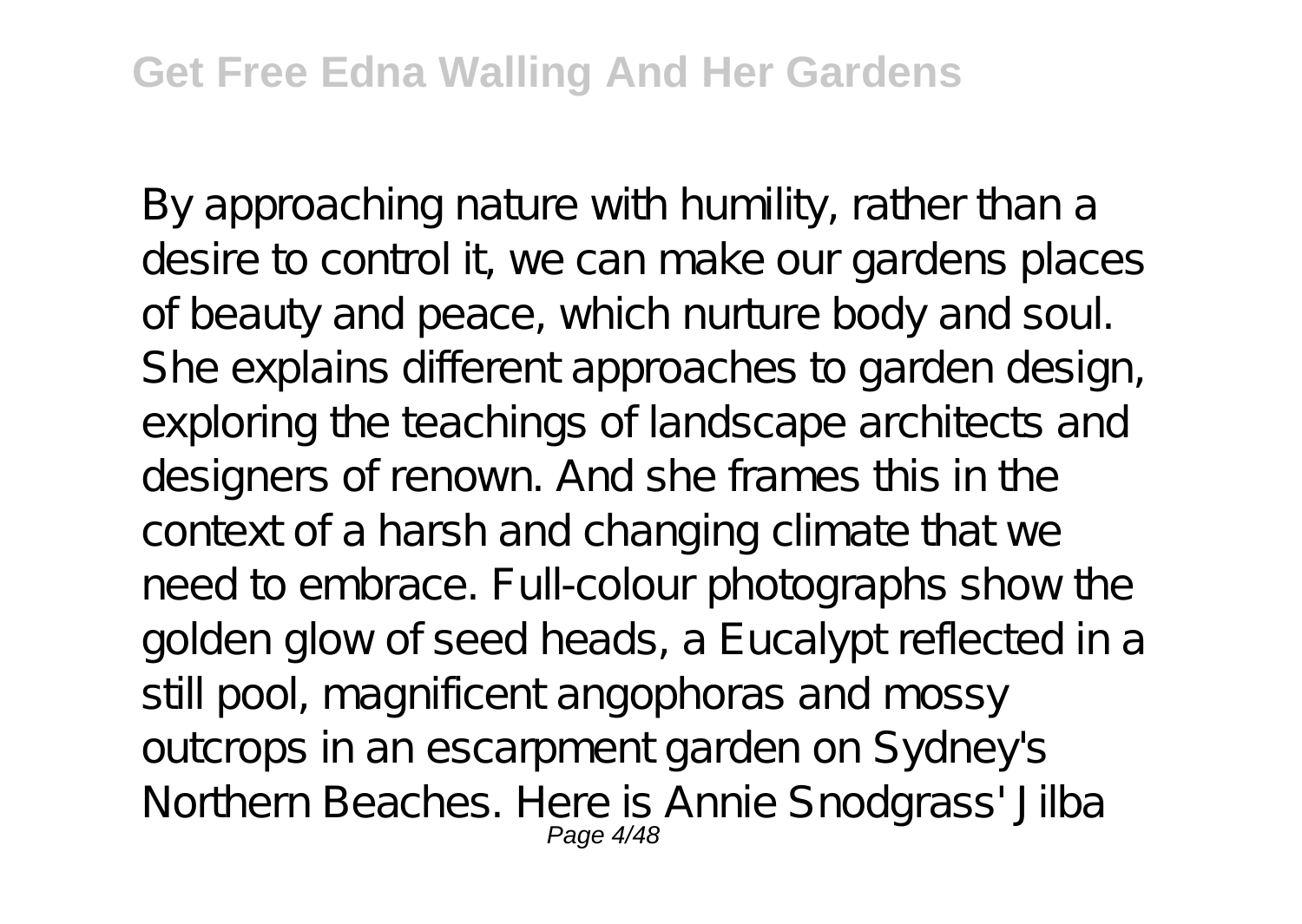garden in Young, bursting with a Mediterranean palette of greens, purples and white. Here is Philip Cox's South Coast retreat, showing a total harmony of landscape and understated, rustic architecture. Adagio is a charming treatise on slow gardening and the importance of slowing down and enjoying life. At the same time, it has an environmental message regarding living ethically and sustainably. This message is delivered in Trisha Dixon's inimitable style, as she seamlessly blends personal anecdote with musings and facts, drawing on her gardening background and her wide-ranging interests in<br>Page 5/48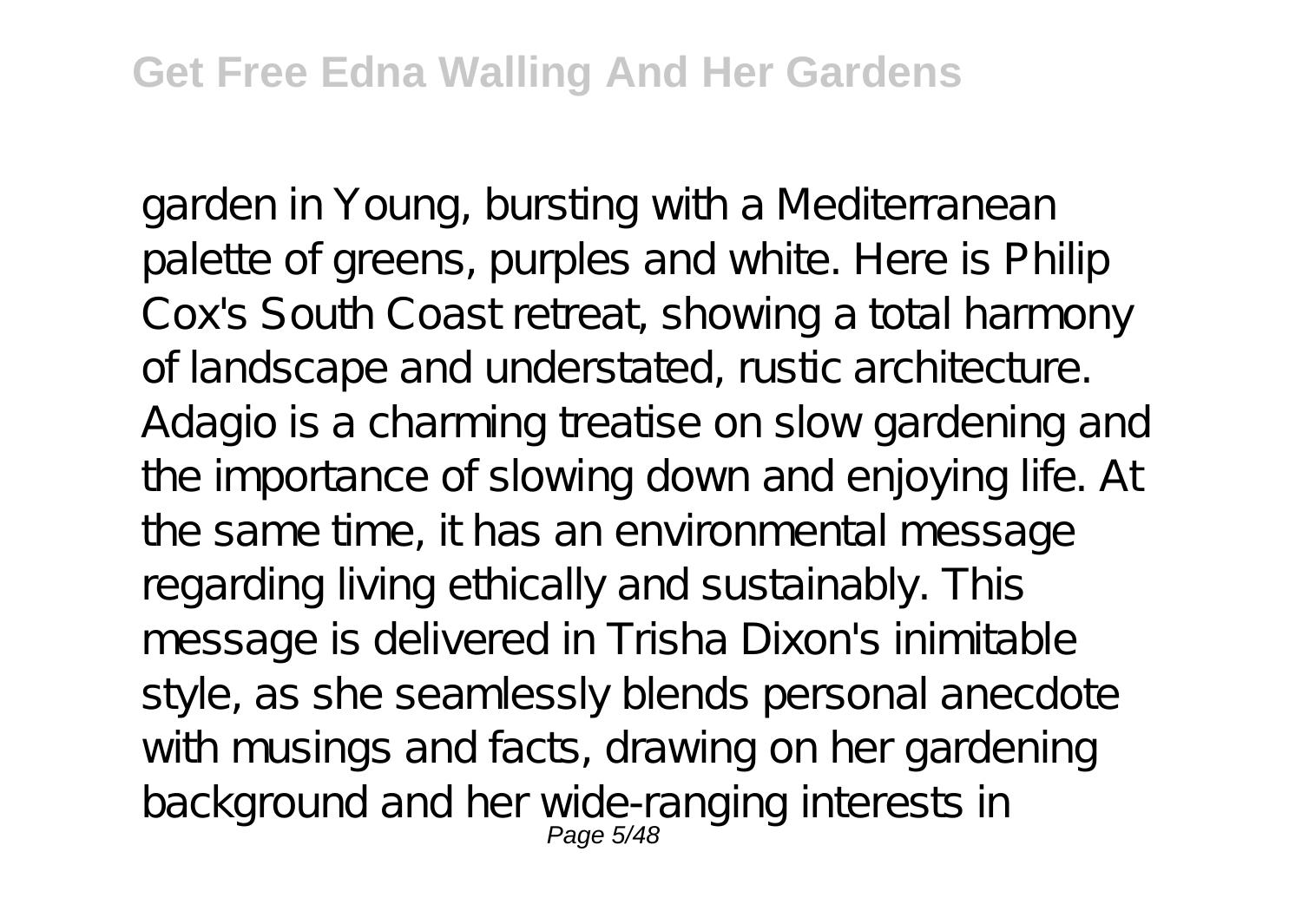philosophy, music, art, nature and the environment. It will appeal to gardeners and dreamers alike anyone, in fact, who yearns for a more environmentally-attuned life.

A month-by-month guide to ideas and tasks for the cultivation and maintenance of a cottage garden. Selected from the writings of Edna Walling. Includes reproductions of many of her black and white photographs of gardens and bushland. Kamp Melbourne in the 1920s and '30s Edna Walling Extant Gardens in Victoria The Garden Magic of Edna Walling Page 6/48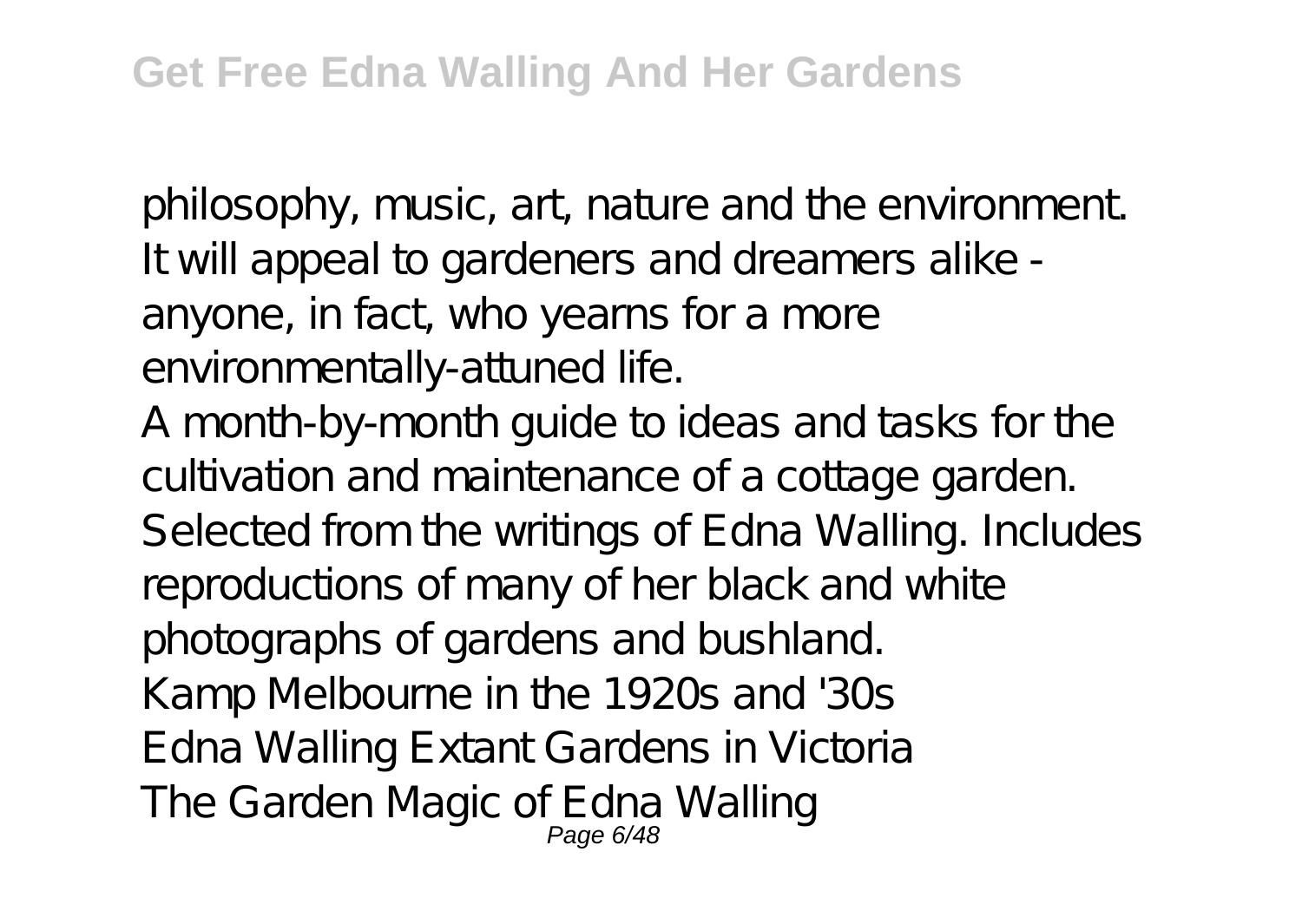**Get Free Edna Walling And Her Gardens**

A Gardener's Log Reading the Garden

Australian Dreamscapes

**The long-awaited biography of Australian landscape designer Edna Walling, revealing for the first time the woman behind the gardens.**

**Only book on Australia's most famous garden designer which discusses both the person & her gardens - contains new colour photos of her garden. Revised & updated texts. First complete biography of landscape**

Page 7/48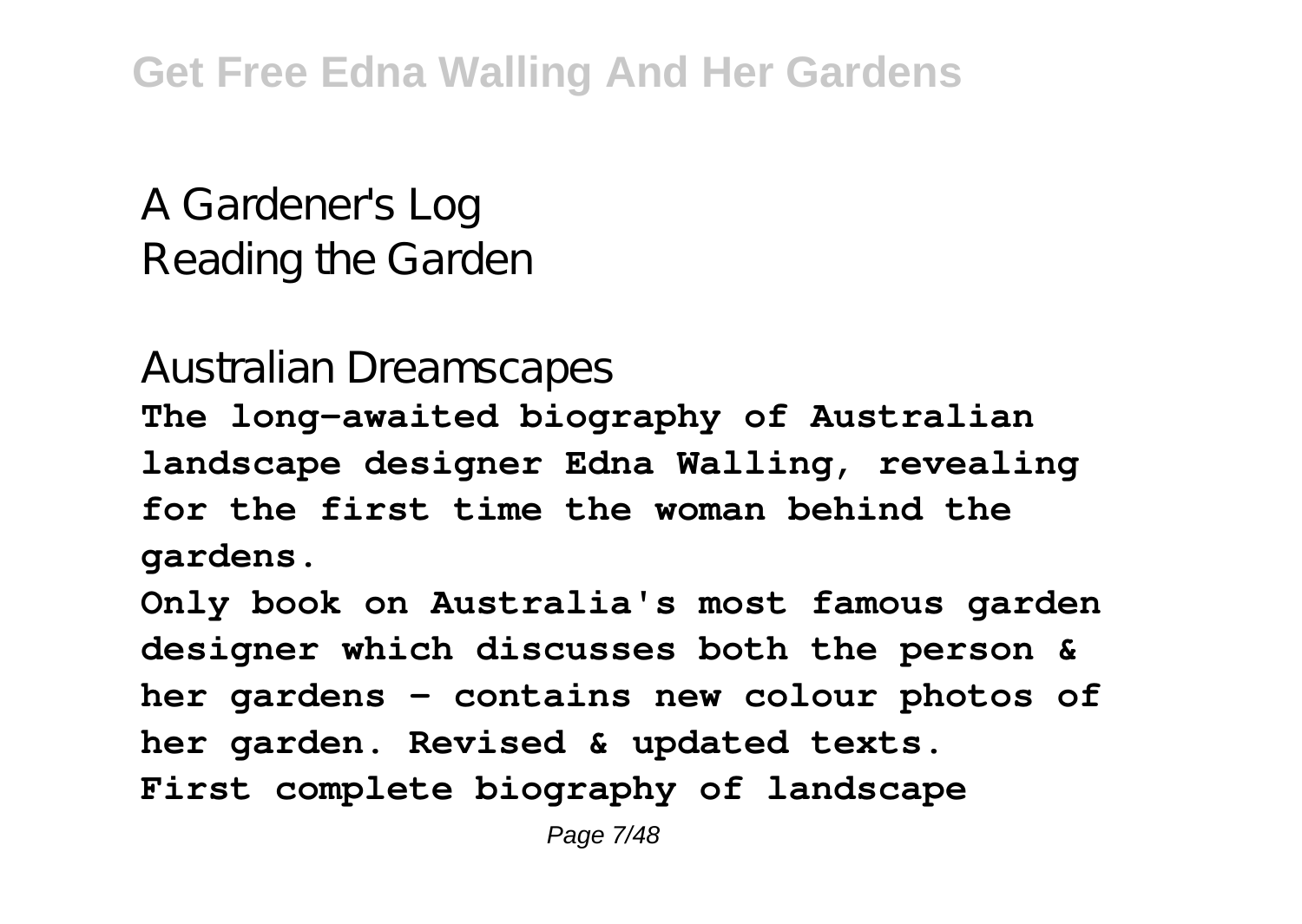**designer Ellis Stones. Traces his early days as a carpenter and builder to the chance meeting with well-known landscape designer Edna Walling that uncovered his sculptural gardening talents. The author is a Melbourne journalist and keen gardener. 1900 to the Present Ellis Stones, His Life and Work Edna Walling's Year The Planthunter Their Stories Garden Plans, 1920-1951 Australia's Timeless Gardens** *The Architecture of Landscape,* Page 8/48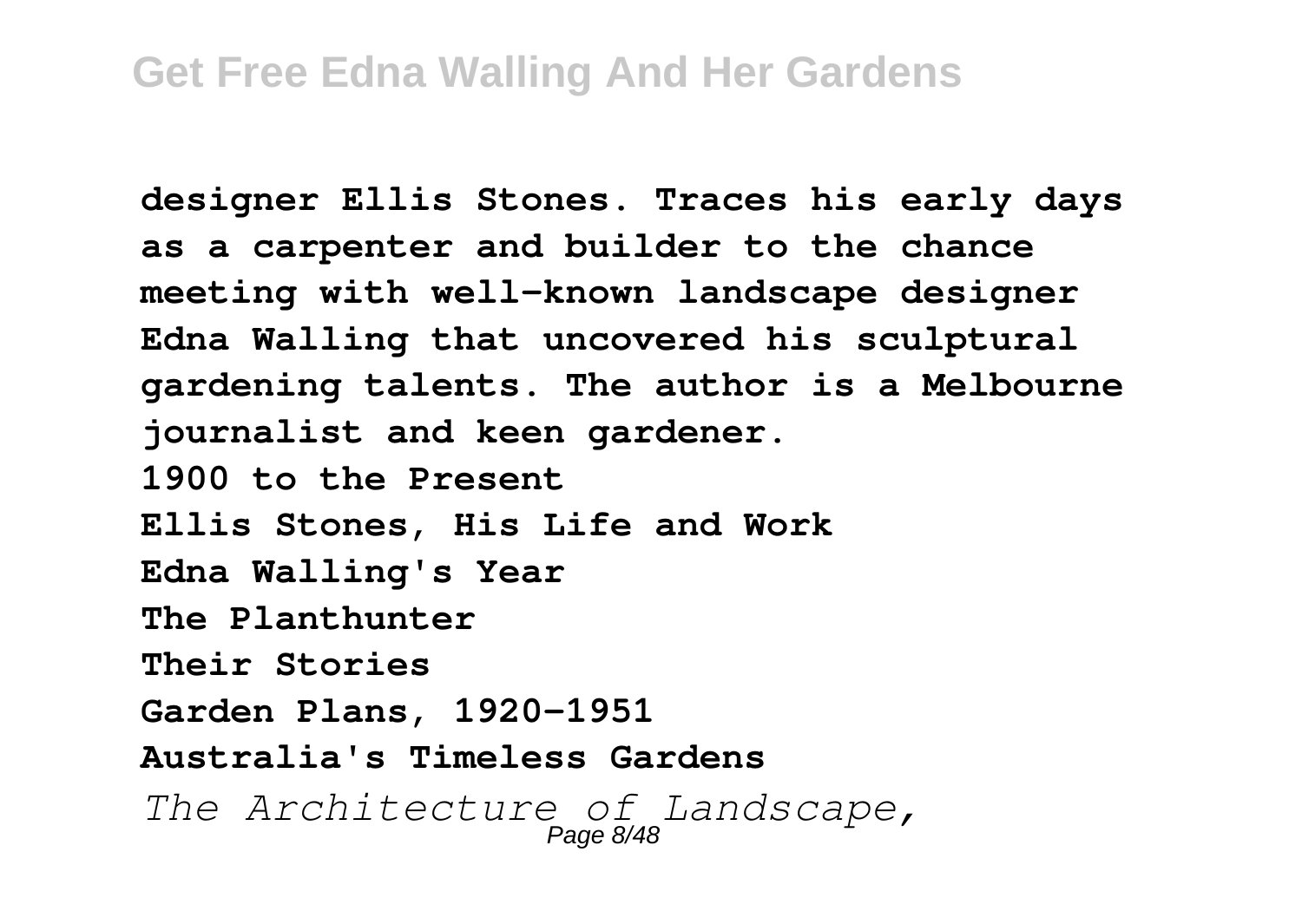*1940-1960 provides a groundbreaking collection of worldwide perspectives on a vital and underappreciated era of landscape architecture. It is also the first critical assessment of this period, with information and insight previously unavailable to Englishlanguage readers.*

*"Whether a small plot in the backyard of an inner-urban home or a capital city's sprawling botanic garden, Australians have long desired a patch* **Page 9/48**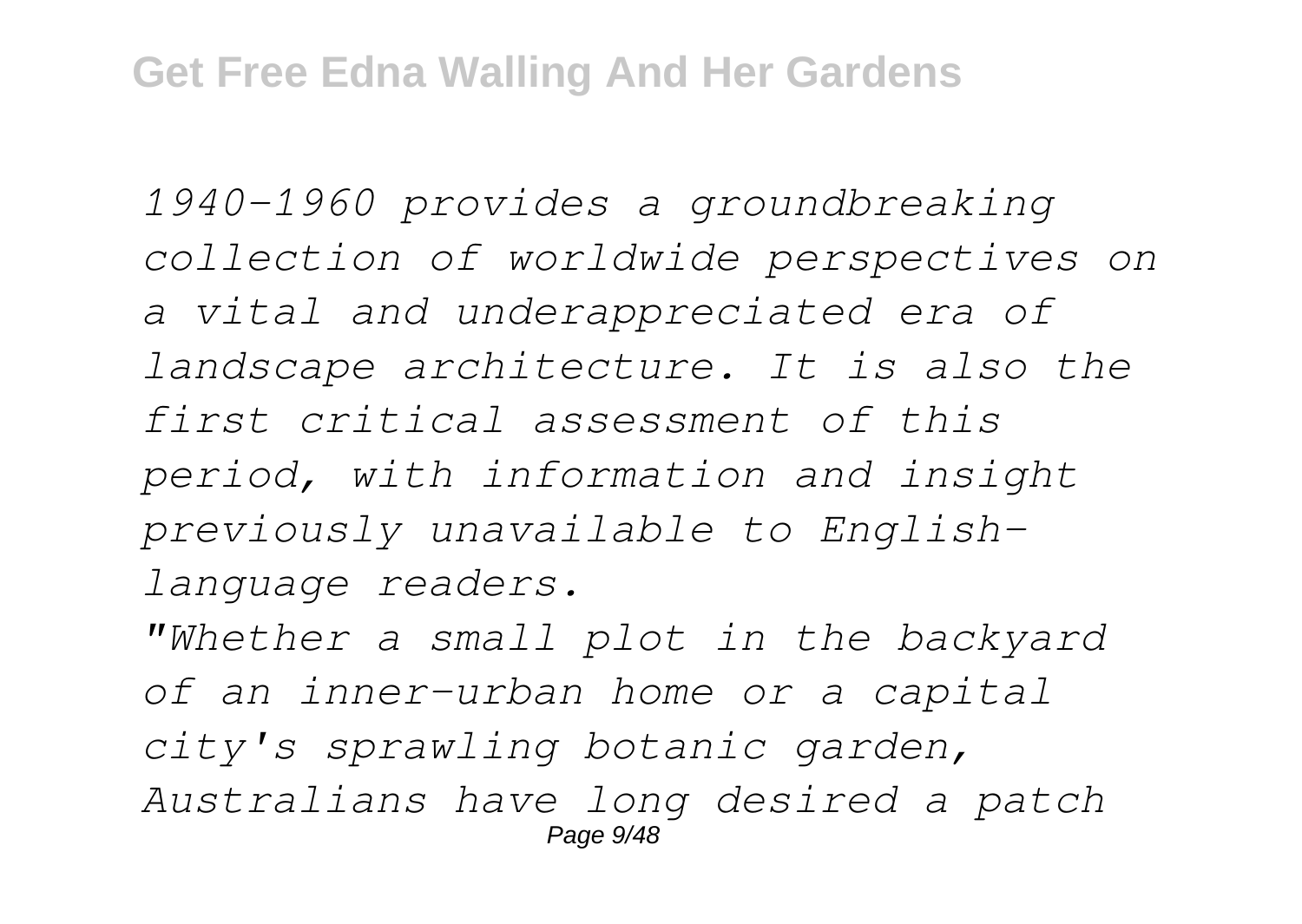*of dirt to plough or enjoy. 'Reading the garden' explores our deep affection for gardens and gardening and illuminates their numerous meanings and uses from European settlement to the late twentieth century."--Cover. In this beautifully illustrated book, Maureen Carroll examines the most recent evidence of the existence of ancient gardens, the horticultural practices used to plant and maintain them, and the many forms and functions* Page 10/48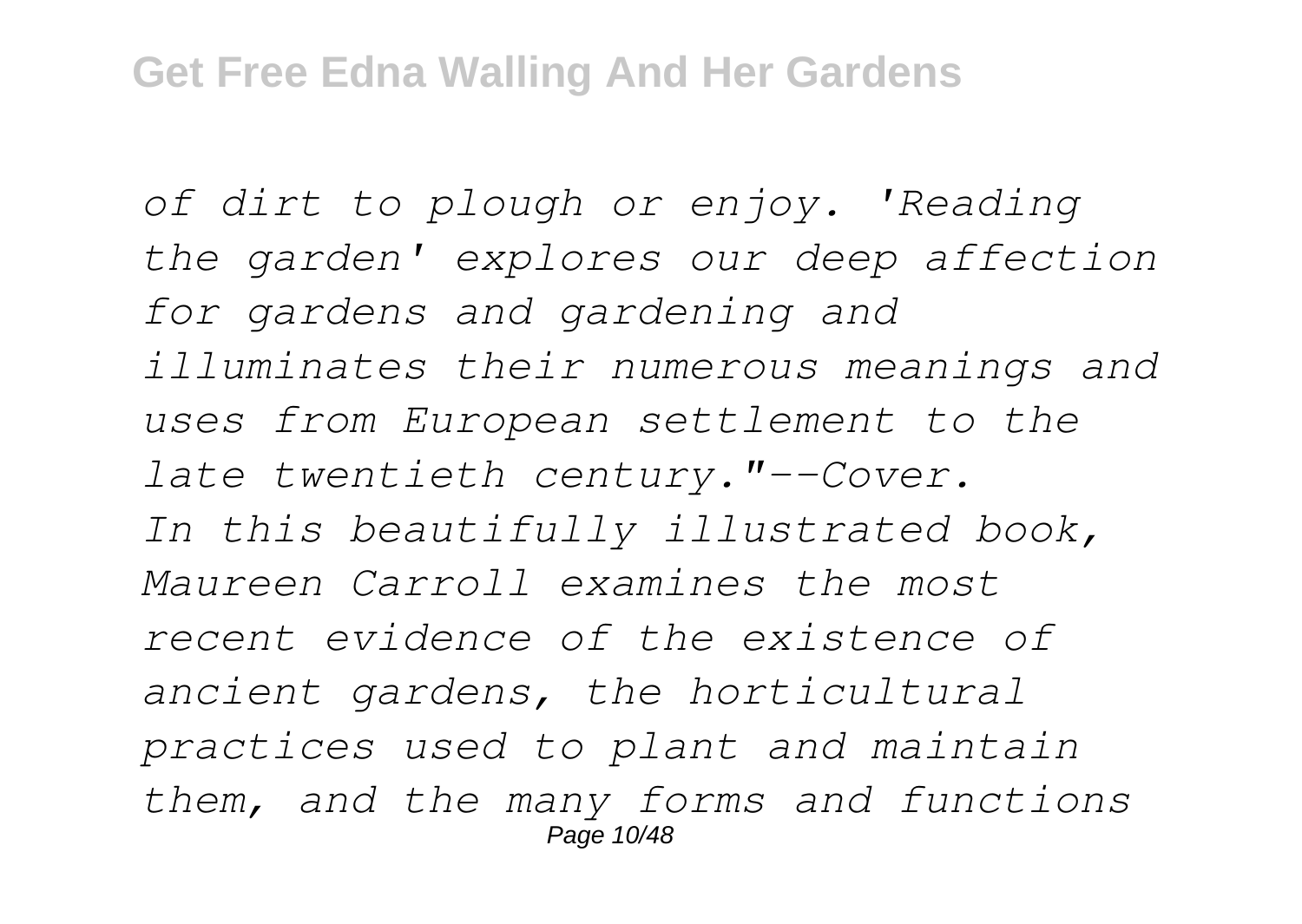*they assumed. Surveying the ancient Near East, Egypt, Greece, Italy, and the provinces of the Roman Empire from the second millennium B.C. to the middle of the first millennium A.D., Carroll finds that whether grown as sources of food, symbols of wealth and prestige, or dwellings for the gods, the cultivation of gardens played an integral role in both the public and private spheres of the ancient world. She concludes with a chapter on the* Page 11/48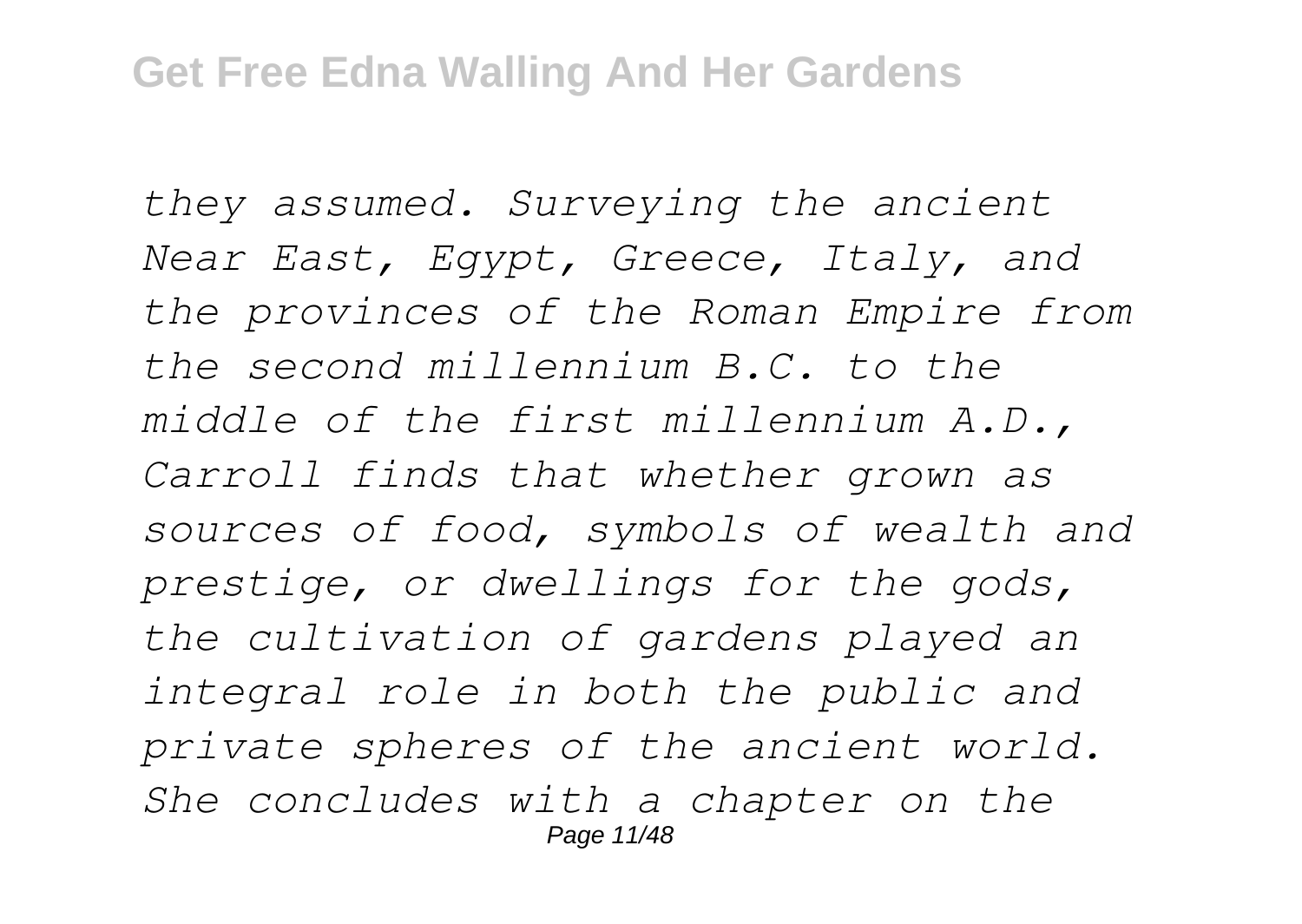*survival of ancient gardening traditions in the Islamic and Byzantine worlds and the ways in which gardens have figured in these cultures' perceptions and depictions of paradise. Culling evidence from a wide variety of archaeological, textual, and pictorial sources, and illustrated with delightful images from tomb and wall paintings, sculptural reliefs, manuscripts, and reconstructions, Carroll provides fascinating insights* Page 12/48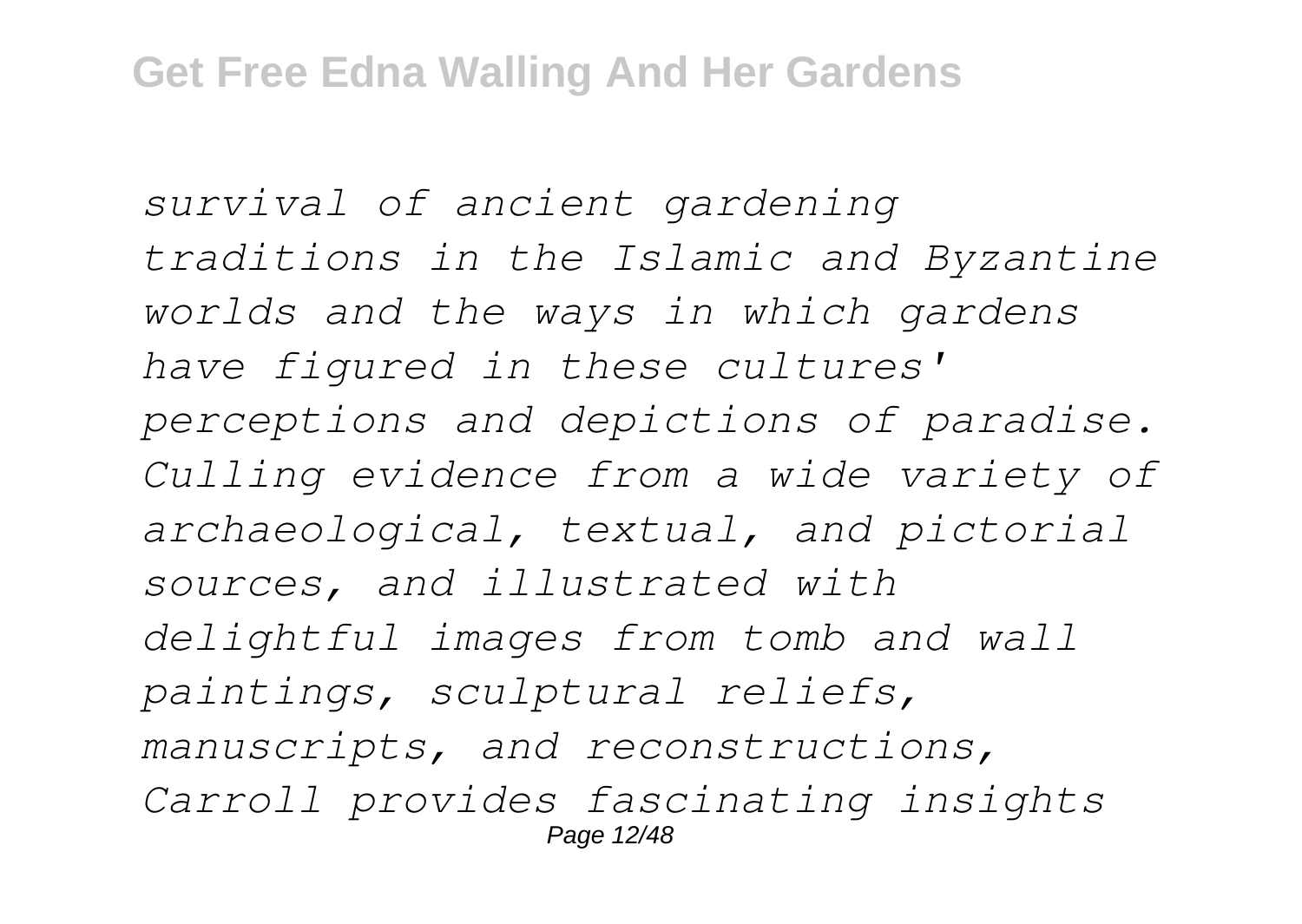*into the earthly paradises of antiquity. The Happiest Days of My Life Truth, Beauty, Chaos, and Plants Planting Dreams The Garden of Ideas The Natural Garden The Natural Australian Garden Creating Your Own Period Garden* 'A garden should ... be just a little too big to keep the whole cultivated. Then it gives it a chance to go a little wild in Page 13/48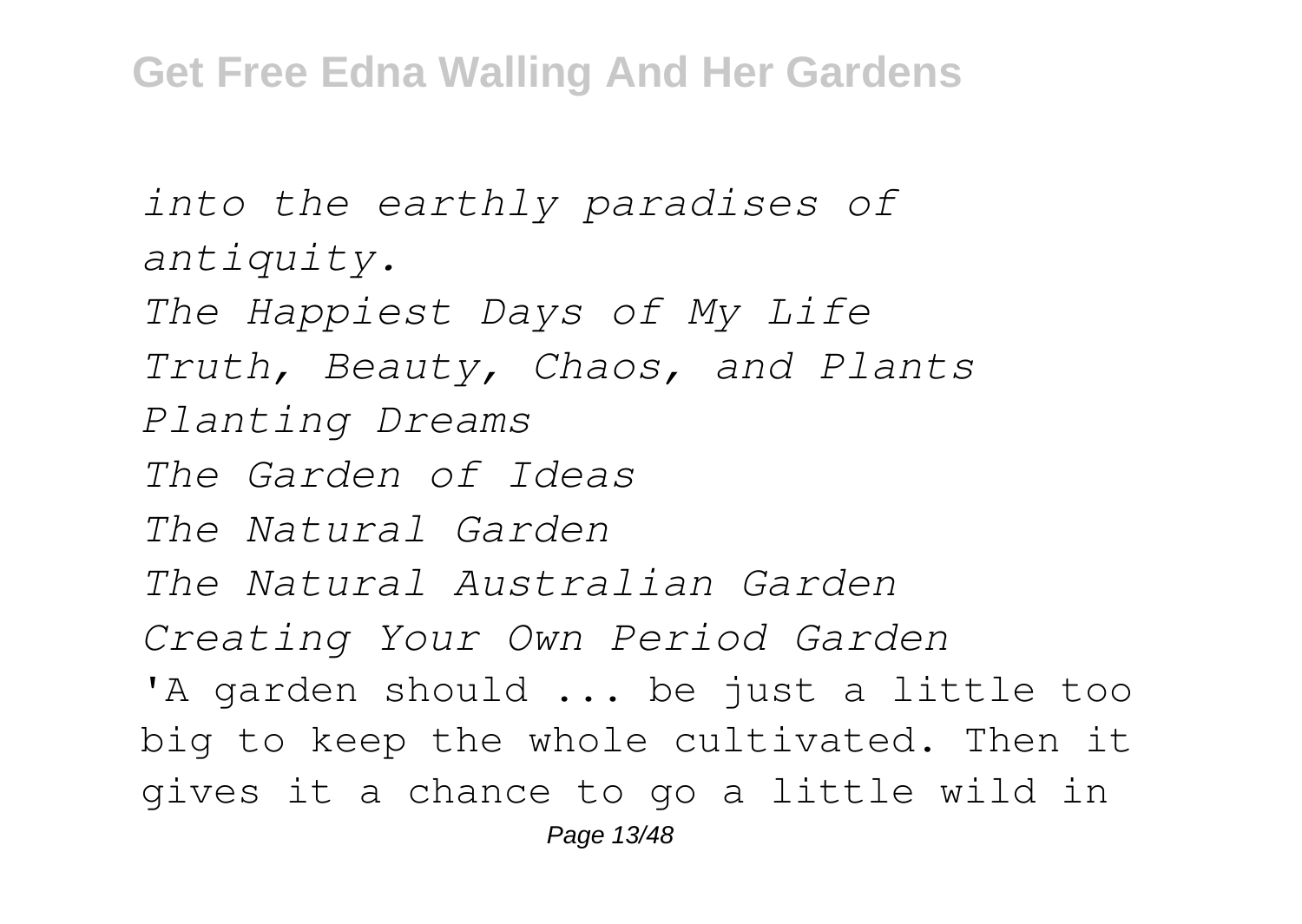spots' - Edna Walling, landscape designer Waratah or wattle? Chrysanthemum or rose? Planting Dreams celebrates the artistry and imagination that have shaped Australian gardens. Respected garden historian Richard Aitken explores the environmental and social influences that have helped produce our unique gardening culture.

In Australian Dreamscapes, Claire Takacs showcases the varied gardens found in the Australian landscape, from lush green oases to semi-arid settings. Claire Page 14/48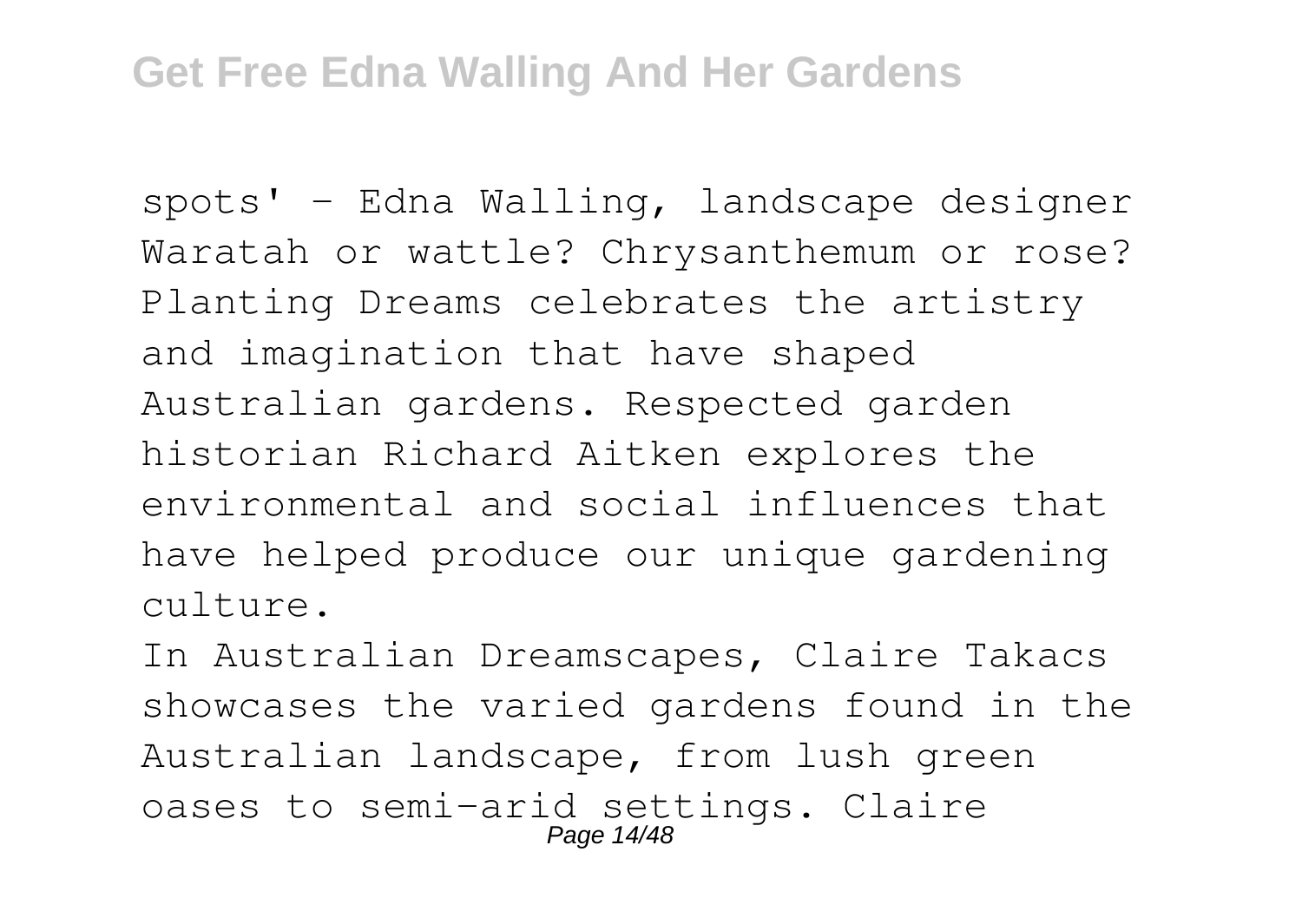profiles Australian gardens, gardeners and garden designers who are drawing on the international movement towards a more naturalistic approach to planting design. Similar to the New Perennial movement and Prairie-style, these gardens take into consideration how plants grow in the wild and have created highly textural, visually pleasing gardens that appeal not only to our love of beauty, but that sit gently in their surrounding landscapes, giving a strong sense of place. Across 15 chapters and 22 gardens, Claire's stunning Page 15/48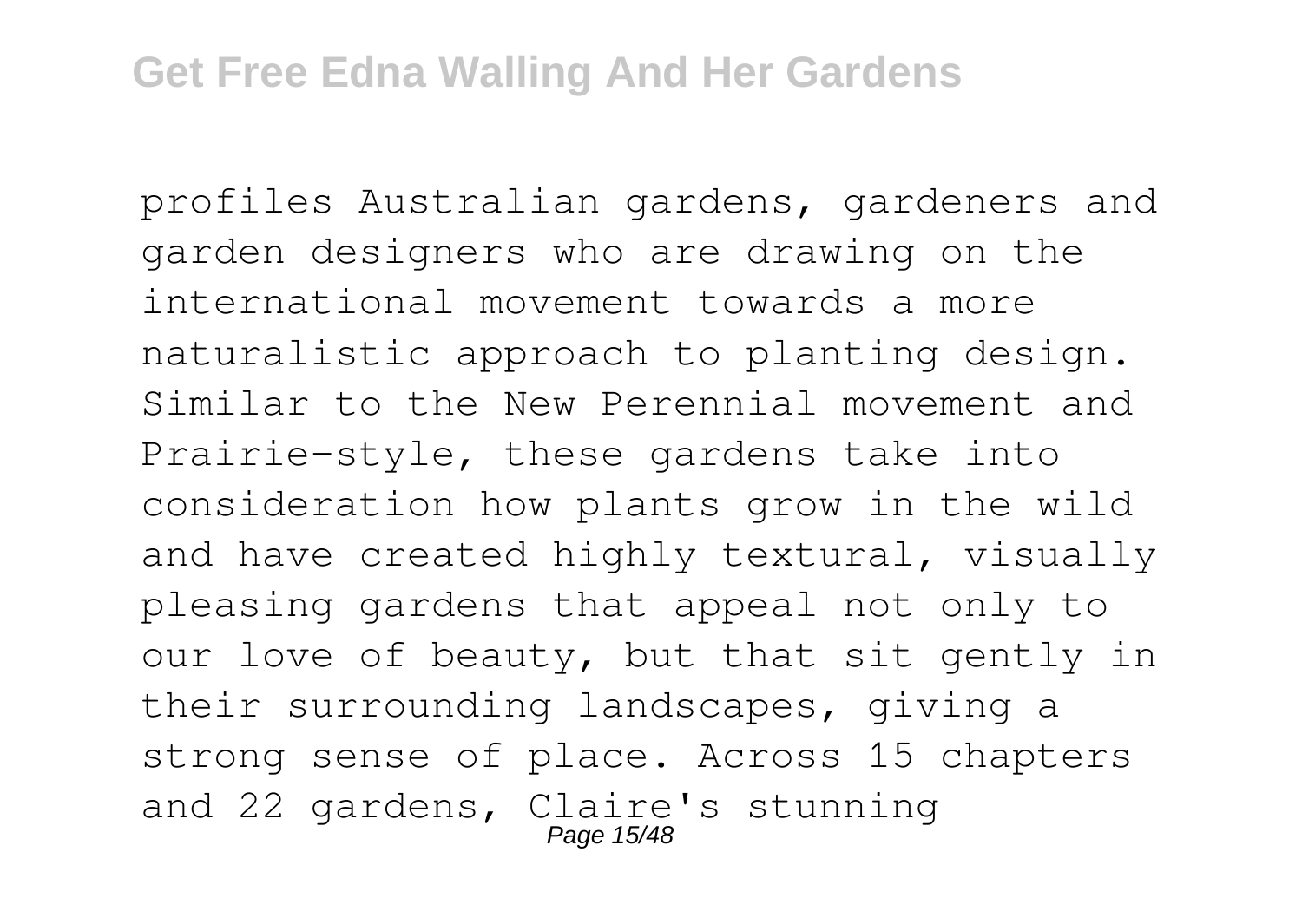photography is accompanied by essays written by the garden owners or designers. The chapters detail the journey to establishing the gardens, their motivation, and the struggles and rewards the gardens bring day in, day out. Beautifully presented, Australian Dreamscapes is a stunning journey through the diversity of gardens in Australia. An exciting and refreshing call to arms, The Planthunter is a new generation of gardening book for a new generation of gardener that encourages readers to fall Page 16/48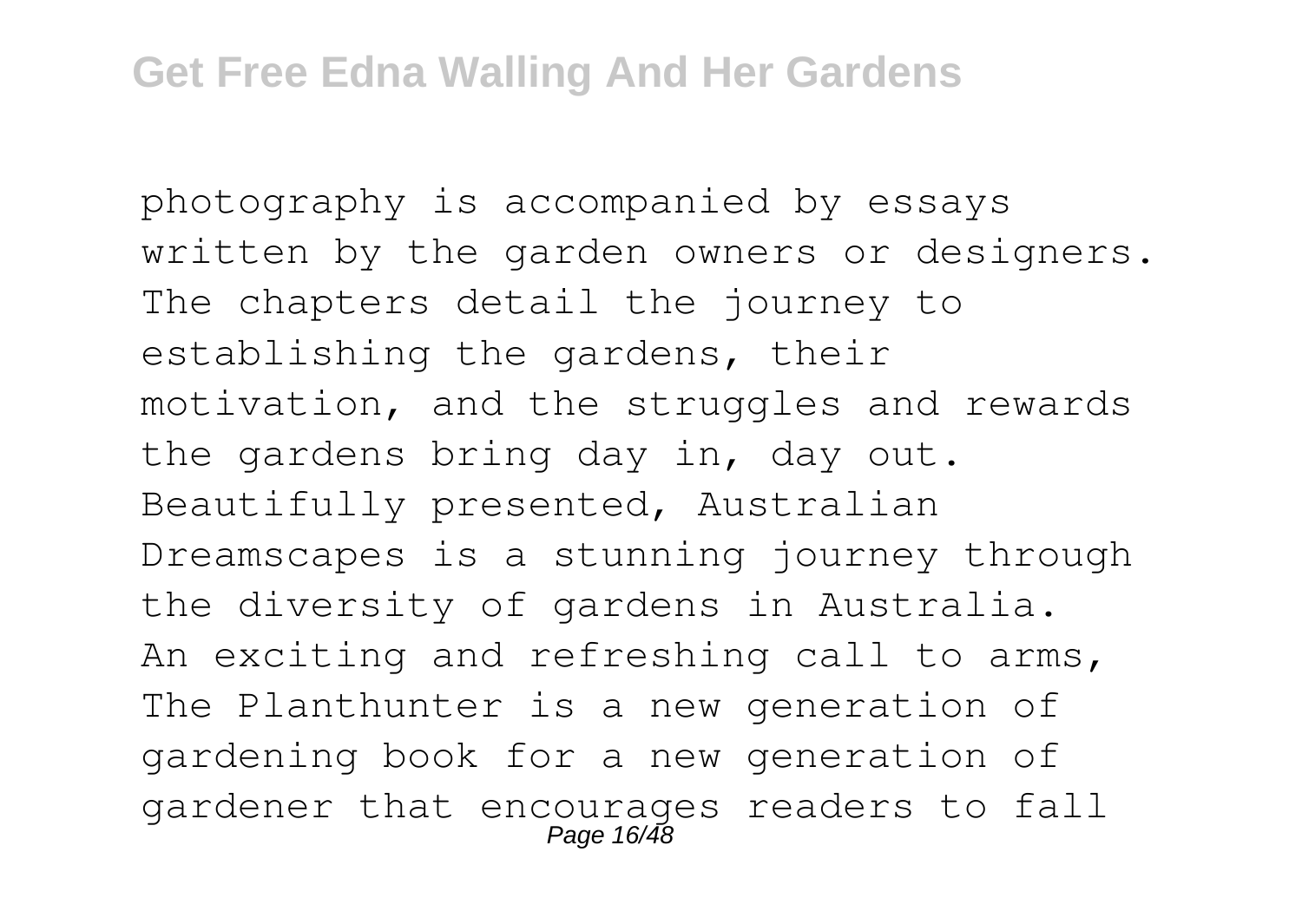#### **Get Free Edna Walling And Her Gardens**

in love with the natural world by falling in love with plants.

Australian Designers - Their Stories

Influential Australian Garden People Adagio

Making Landscape Architecture in Australia

In the Footsteps of Edna Walling

Gordon Ford

Desktop Study : Report

We are a nation of gardeners, and we

take pleasure in tending our backyards.

But this pleasure sits uneasily with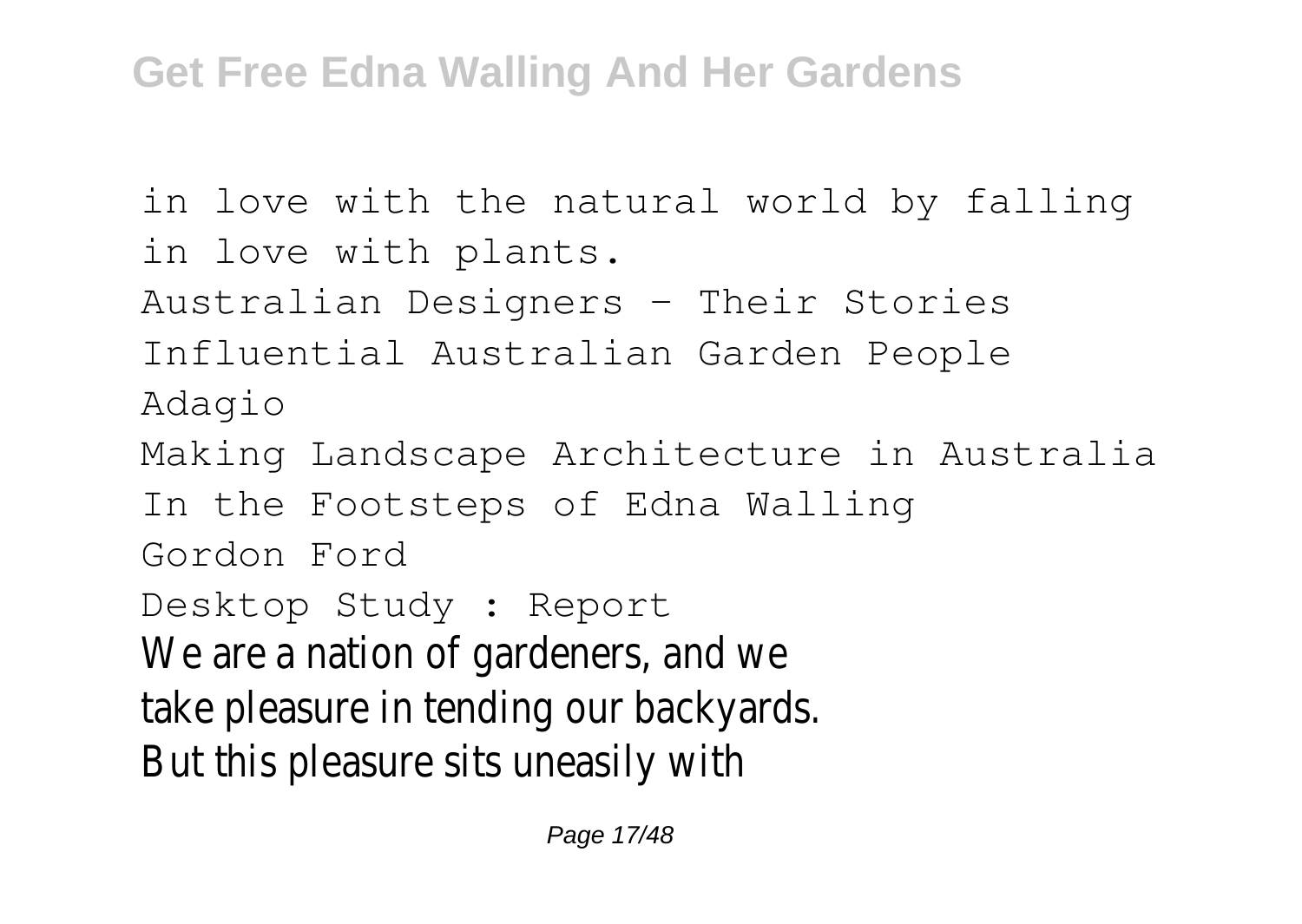our knowledge that the places where most of us live are running out of water. We suspect that our lawns and many of our plants from the damp climates of northern European gardens are too demanding of scarce supplies, but can't imagine our streets and gardens without them. The Old Country opens our eyes, and minds, to other possibilities. It does so by telling us stories about our natural landscape. George Seddon believes that the better Page 18/48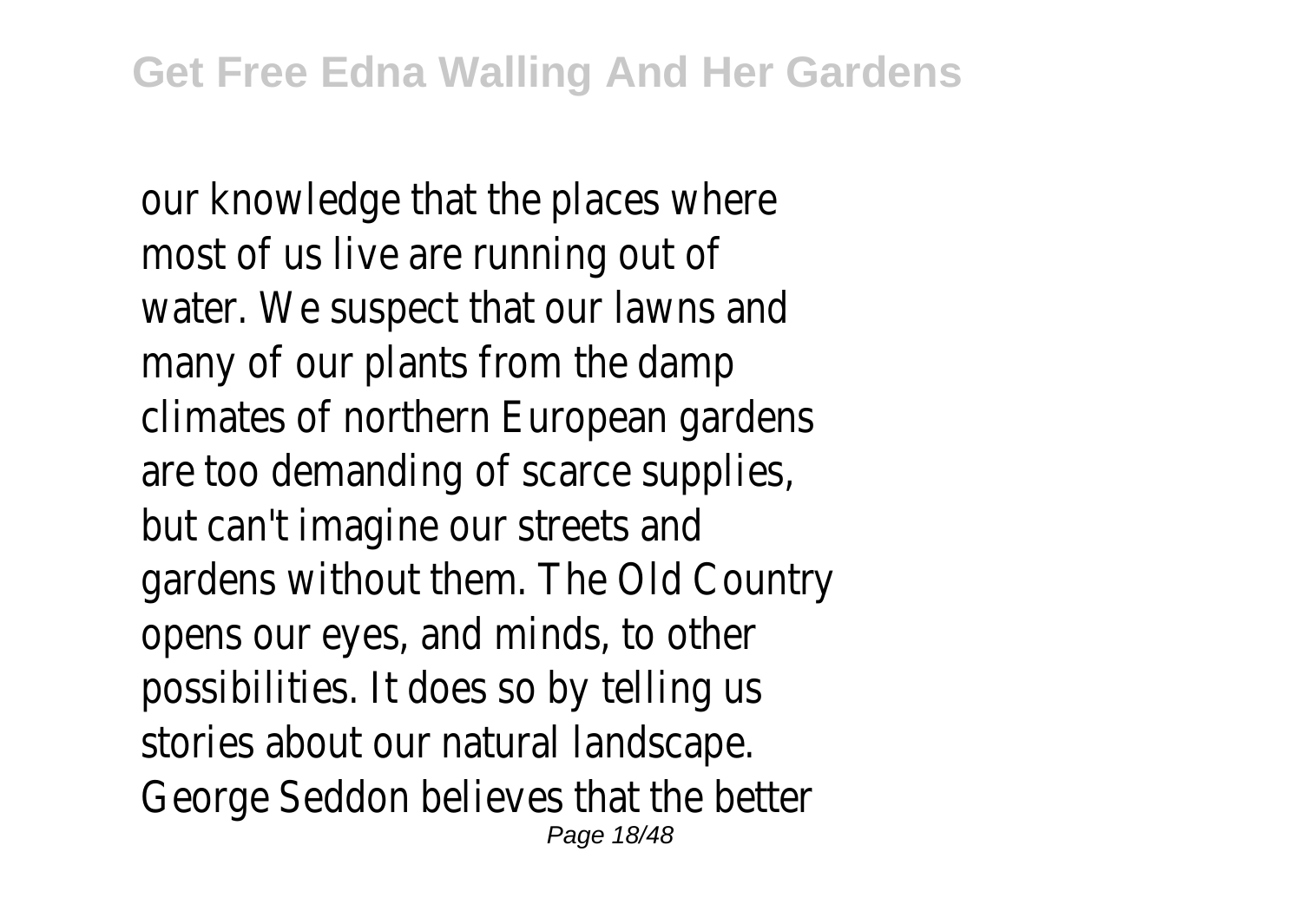we understand the delicacy and beauty of our natural environment, the more 'at home' we will feel as Australians. This passionate, wise and witty book, enriched with breathtakingly beautiful illustrations, suggests that the answers to our water problems lie here, at home. First published in 1956, We Made a Garden is the story of how Margery

Fish, the leading gardener of the

1960s, and her husband Walter Page 19/48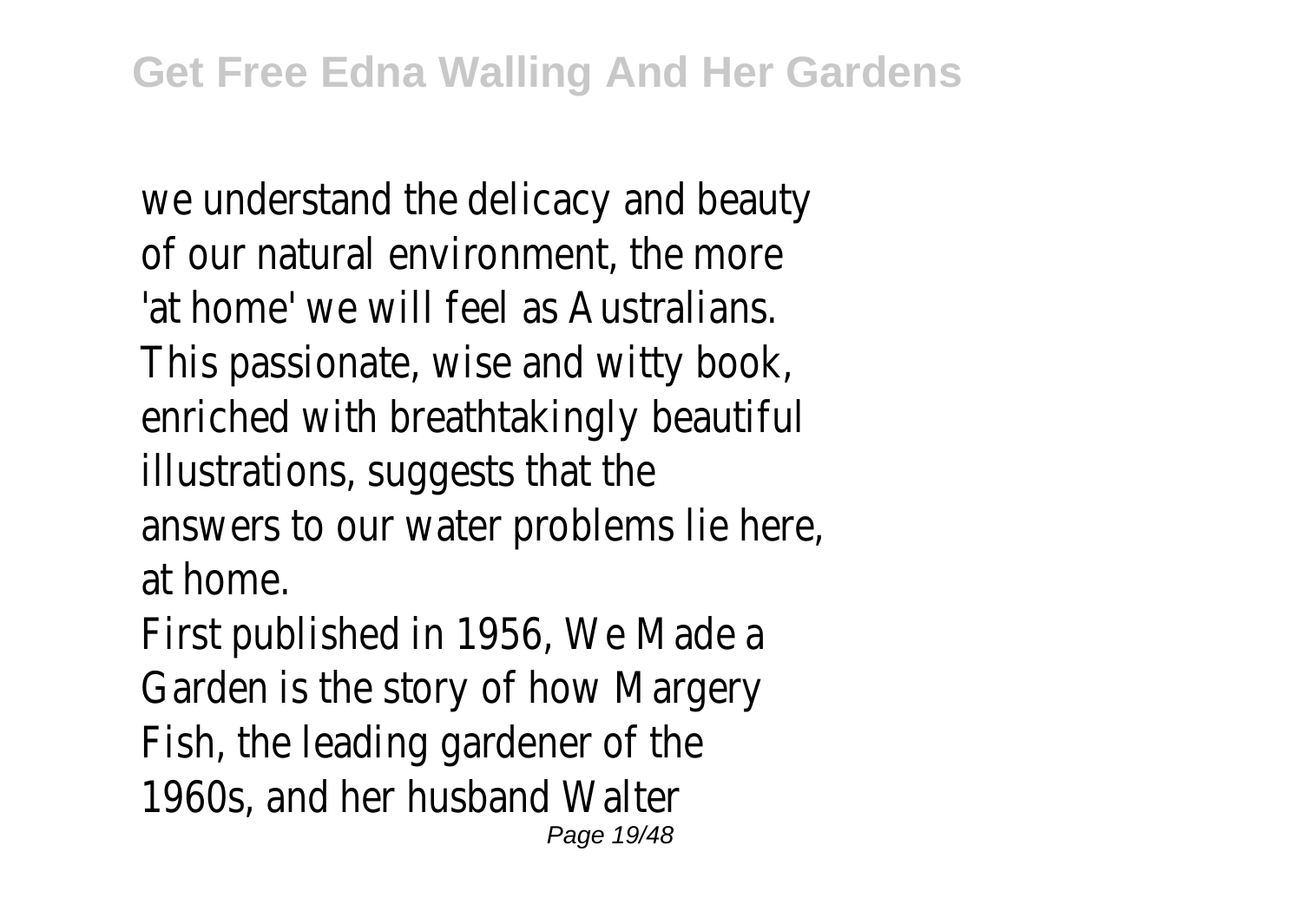transformed an acre of wilderness into a stunning cottage garden, still open to the public at East Lambrook Manor, Somerset, England. This is now one of the most important books on gardening ever written. A beautiful and timeless book on creating a garden. Margery Fish turned to gardening when she was in her mid-forties and went on to develop the whole concept of a cottage garden. She had a love of flowers coupled with a passion for nature and made an Page 20/48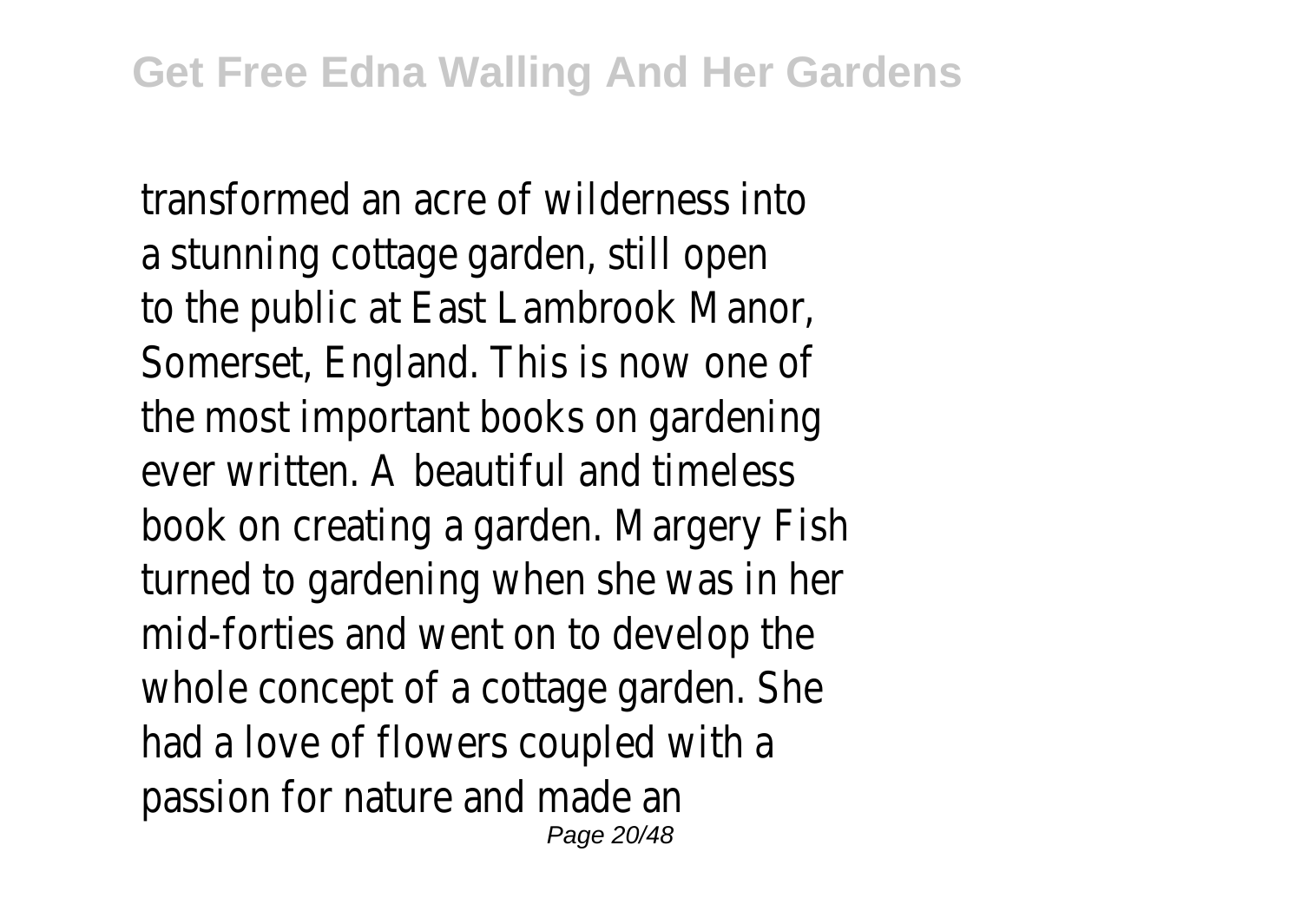intensive research into the traditionally grown plants with which cottage gardens in Britain were once so densely planted. In this classic owrk, she recounts the trails and tribulations, successes and failures, of her venture with ease and humour. Topics covered are colourful and diverse, ranging from the most suitable hyssop for the terraced garden through composting, hedges, making paths to the best time to lift and replant tulip Page 21/48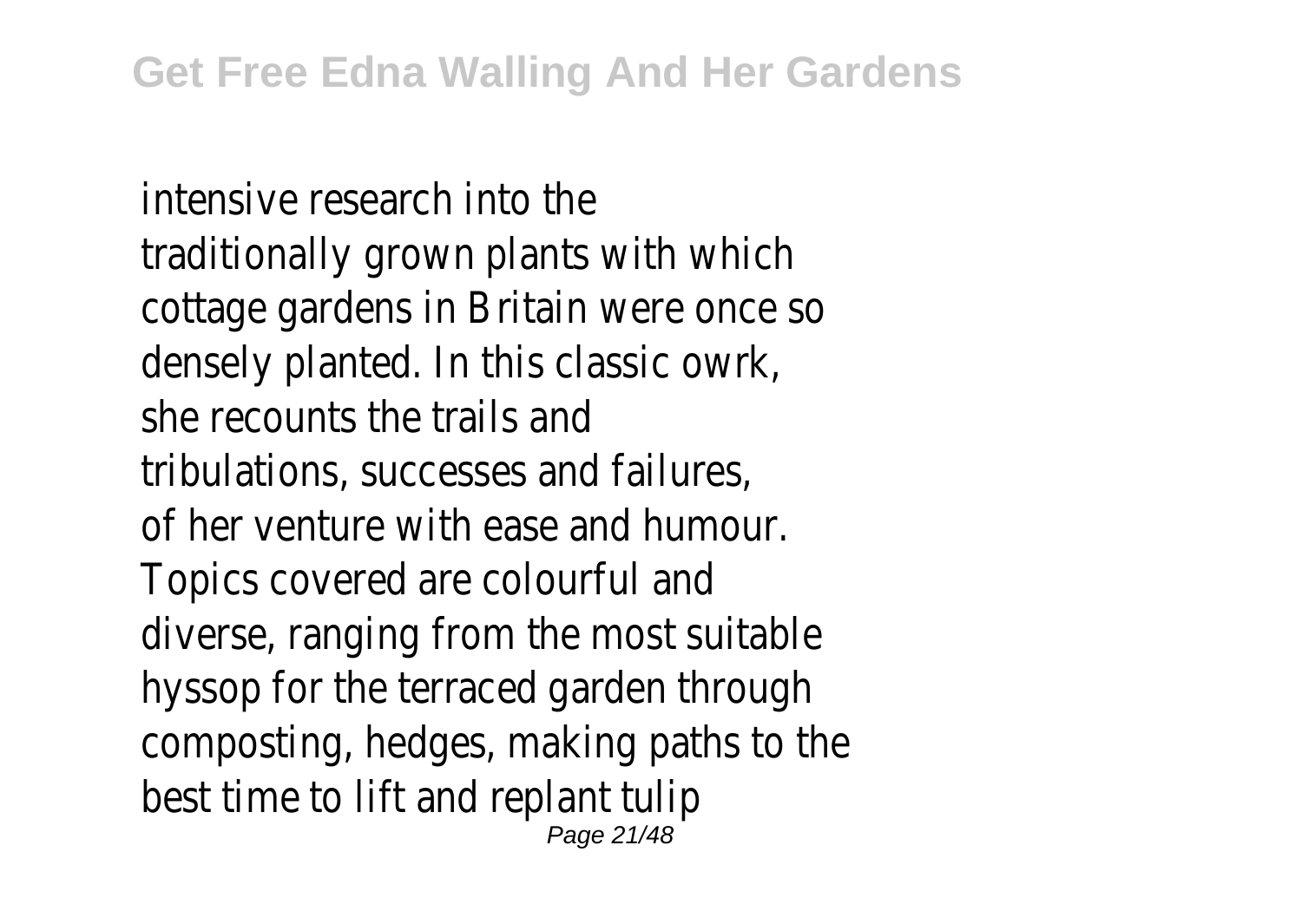bulbs. Her good sense, practical knowledge and imaginative ideas will encourage and inspire gardeners everywhere. Revised edition of a book first published in 1984 as TCreating Your Own Period Garden'. Lavish illustrations accompany this practical work about the origins of Australia's gardening traditions. Looks at restoring an old garden, creating a new one in period style, the design principles of several Page 22/48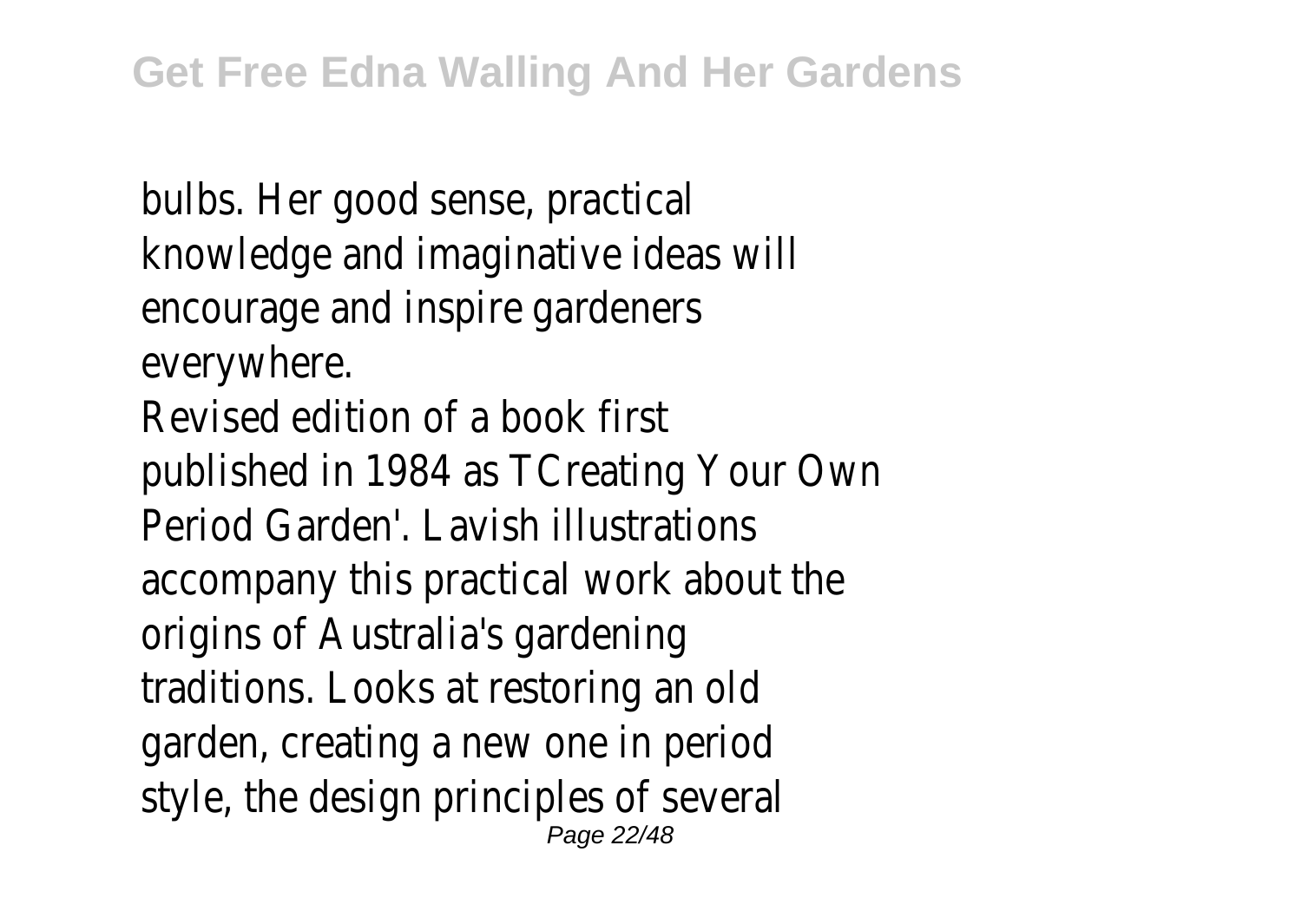famous gardeners, drawing up plans, and planting and construction. Includes a directory of nurseries, a bibliography and an index. Garden Voices The Gardens of Edna Walling Eight Women & Their Visions of an Australian Landscape Australian Garden Design Women Garden Designers Gardens in Time Their Design and Care Page 23/48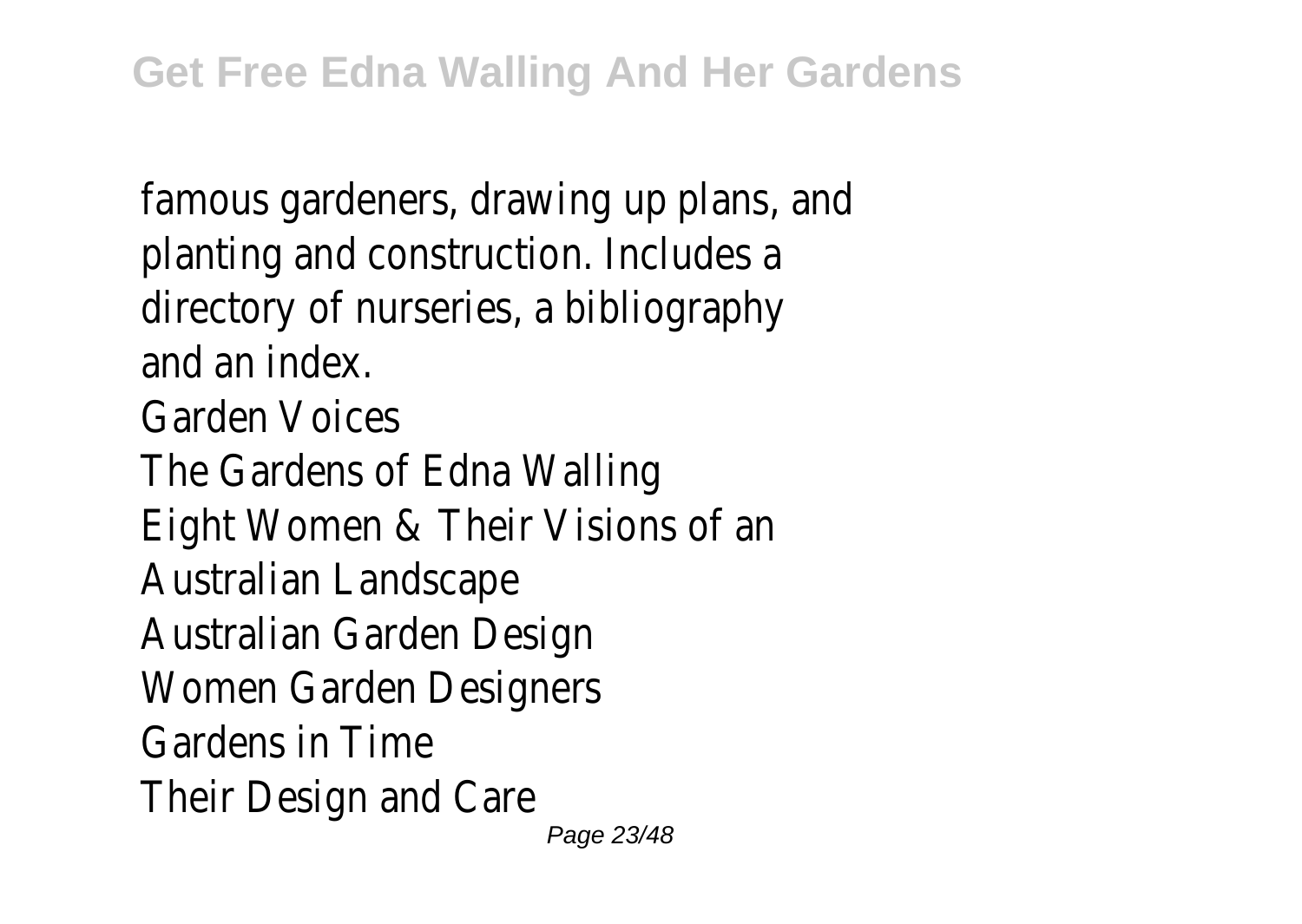*Elizabeth Macarthur sailed into the fledgling settlement of New South Wales in 1790, after a horrific voyage from England. As a comfort and a way to evoke home in this distant and foreign land, Elizabeth set about creating her remembered garden, filling it with roses and oak trees. Edna Walling came to gardening in the 1920s, one hundred and fifty years after Elizabeth's first encounter with the Australian 'wilderness'. Immediately captivated by the natural landscape and indigenous plants, she became a leading proponent of the Australian* Page 24/48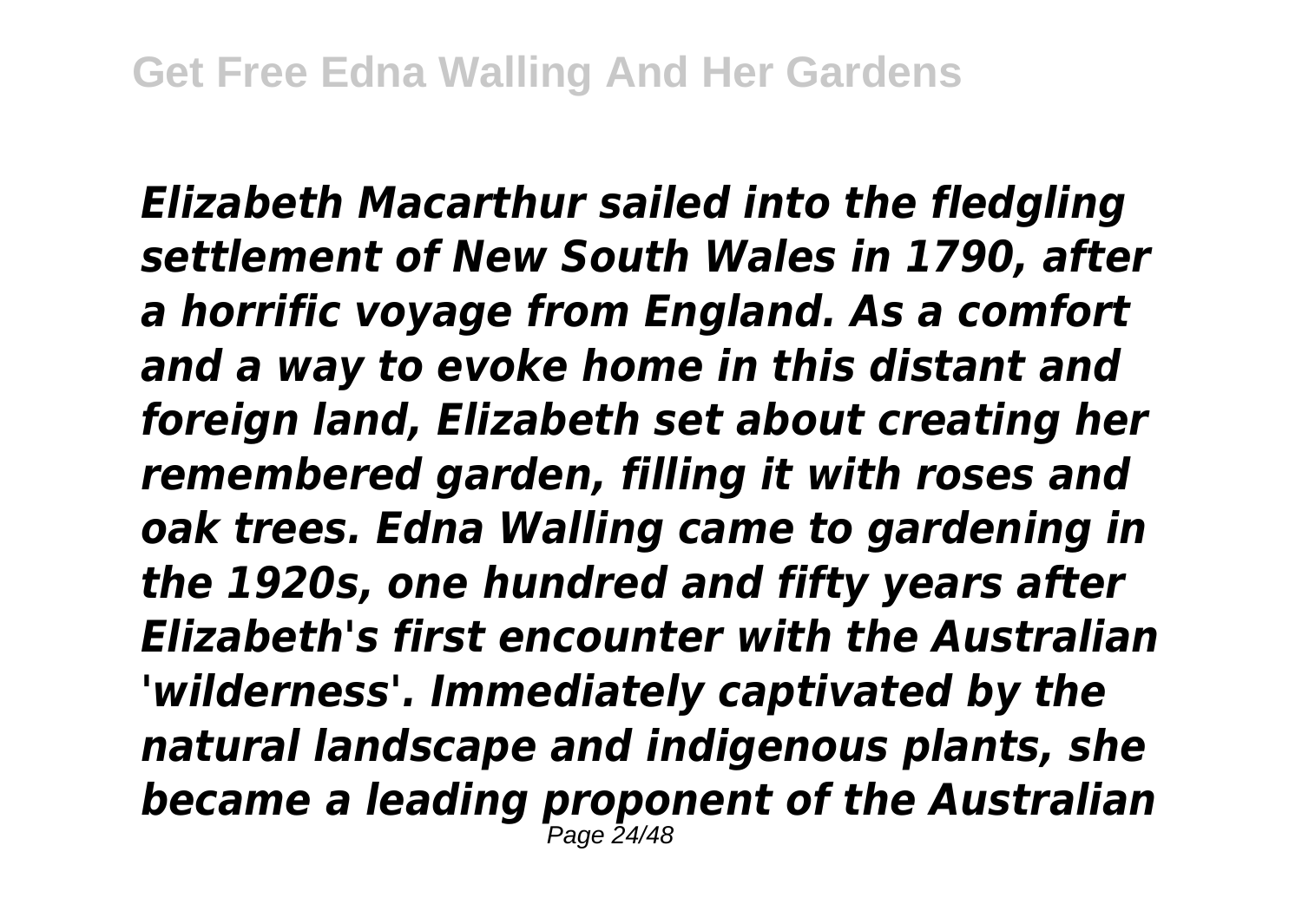*native garden. Remembered Gardens is the story of Elizabeth, Edna and six other women whose passions for their gardens and for garden making have shaped our relationship with the Australian landscape. Through personal records and public archives, Holly Kerr Forsyth brings to life these women's experiences. Their challenging and sometimes tragic stories are set against the backdrop of their gardens, which provided them with sanctuary and a way to express themselves in this often hostile environment.* Page 25/48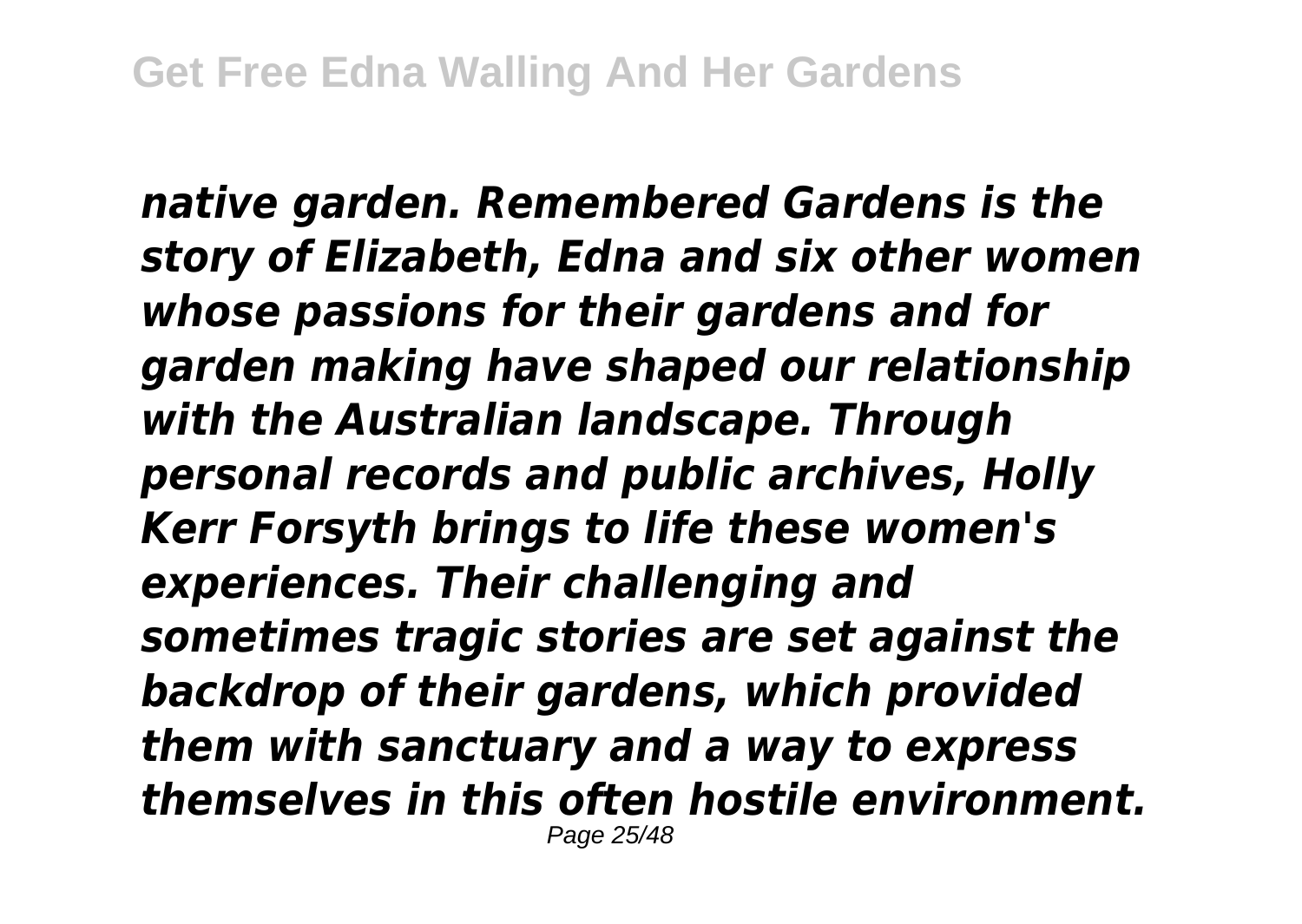*For later women like Edna Walling and Kath Carr, gardens also allowed them to carve out a significant career and reputation. Beautifully illustrated, Remembered Gardens celebrates these women's lives with more than two hundred photographs of some of Australia's foremost gardens. It is a commemoration of more than two centuries of gardening in Australia and of the role of women in establishing a rich gardening heritage. For too long Australians have been*

Page 26/48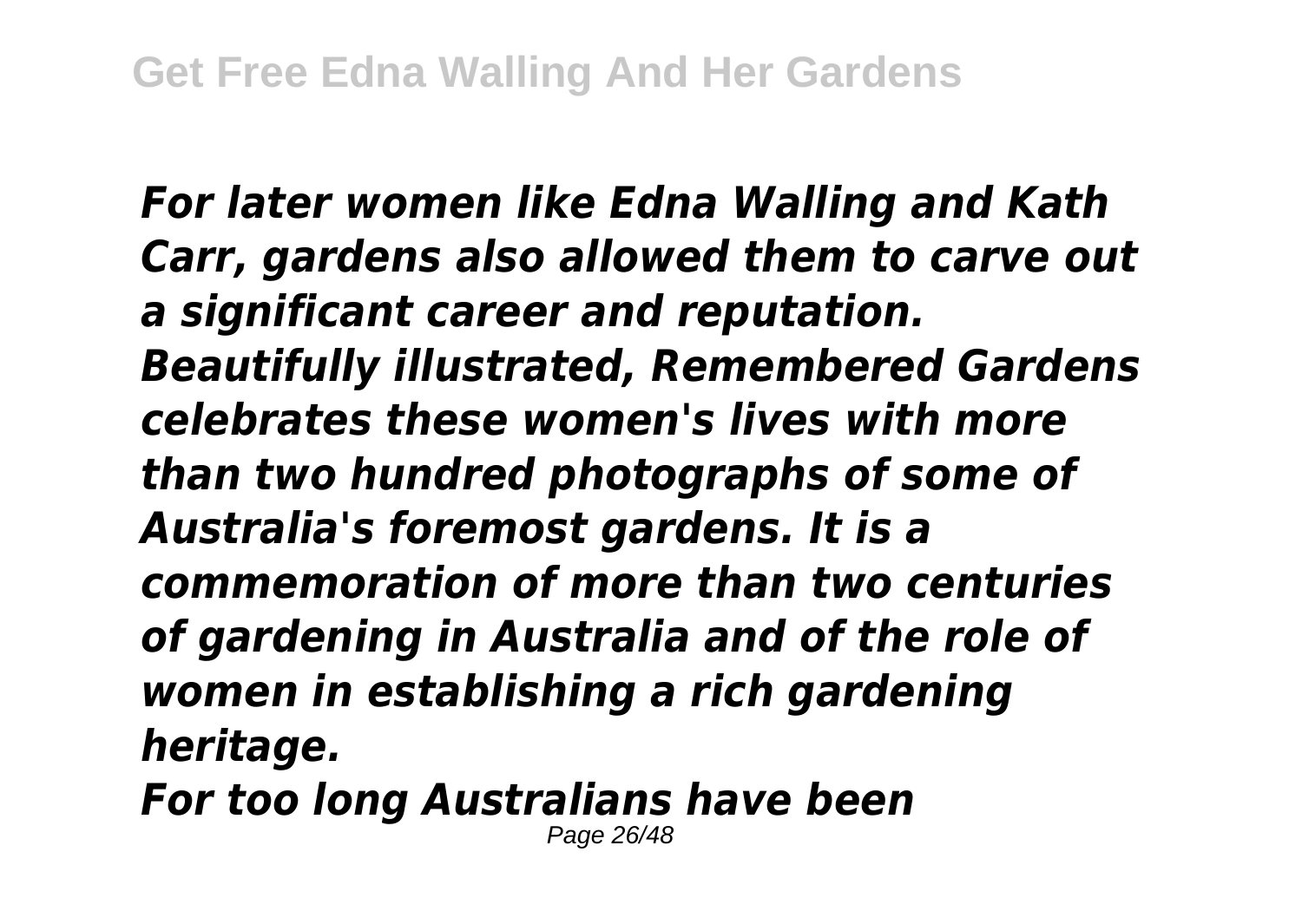*dominated by European gardening trends. Gordon Ford, like no other landscape designer before him, mastered the natural Australian style. Gordon Ford was early influenced by the English natural style landscape school of the eighteenth century. But his great skill has been to work with Australia's natural elements and to develop gardens that not only honoured the rugged beauty of the Australian landscape, but did so in a way that captured its apparent timelessness -- his gardens look as if they* Page 27/48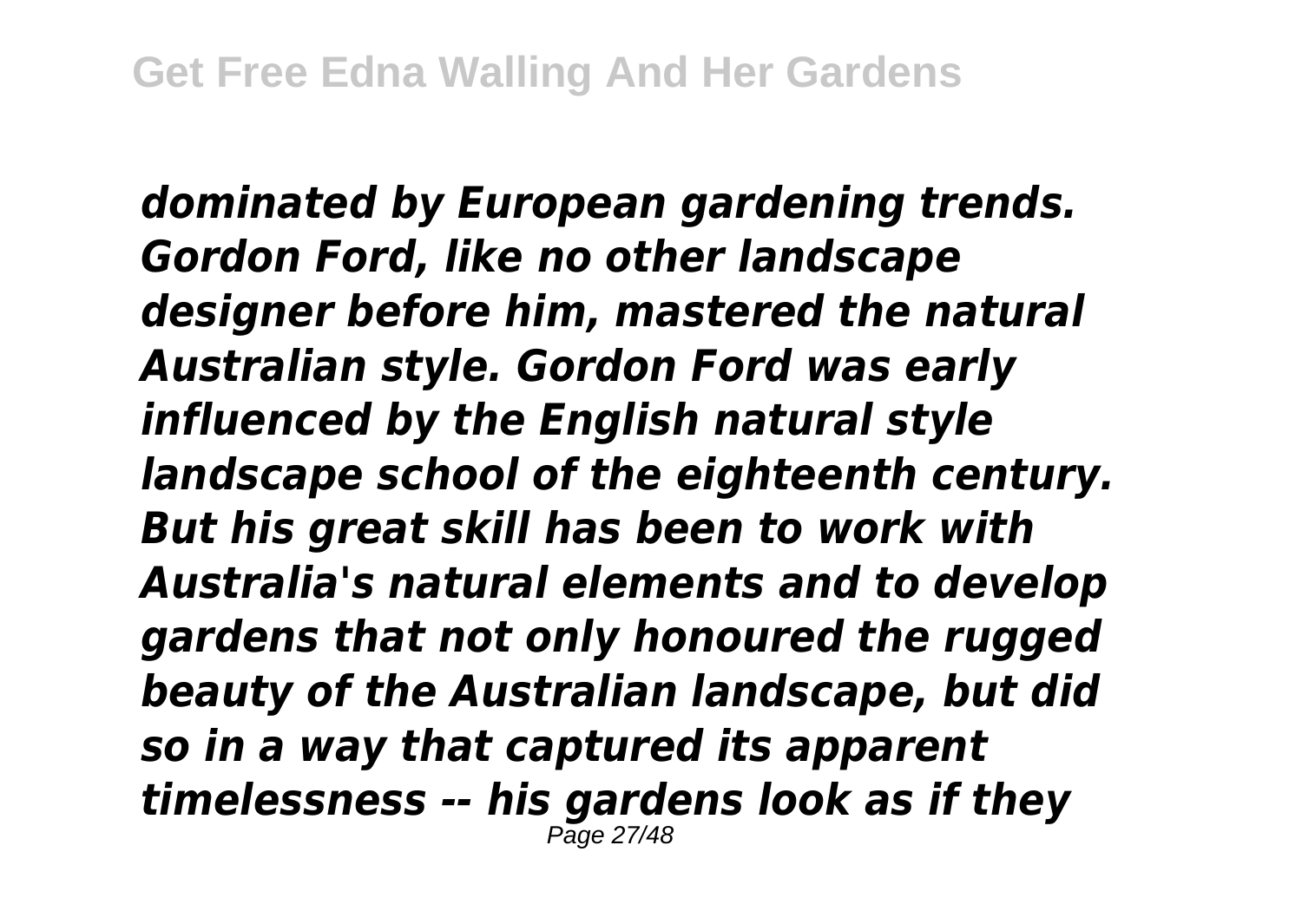*have always been there. In shaping our visual world, Gordon Ford focused on the essential balance between mass and void in his designs. His balance of the natural elements of rocks, water, trees and other plants achieves a timeless harmony -- we feel totally satisfied but uncertain as to where Mother nature stars and Gordon Ford finishes. Melbourne in the 1920s and '30s had a reputation as a staid and provincial city, a respectable, Sabbath-observing town, a metropolis of quiet suburban lives. There* Page 28/48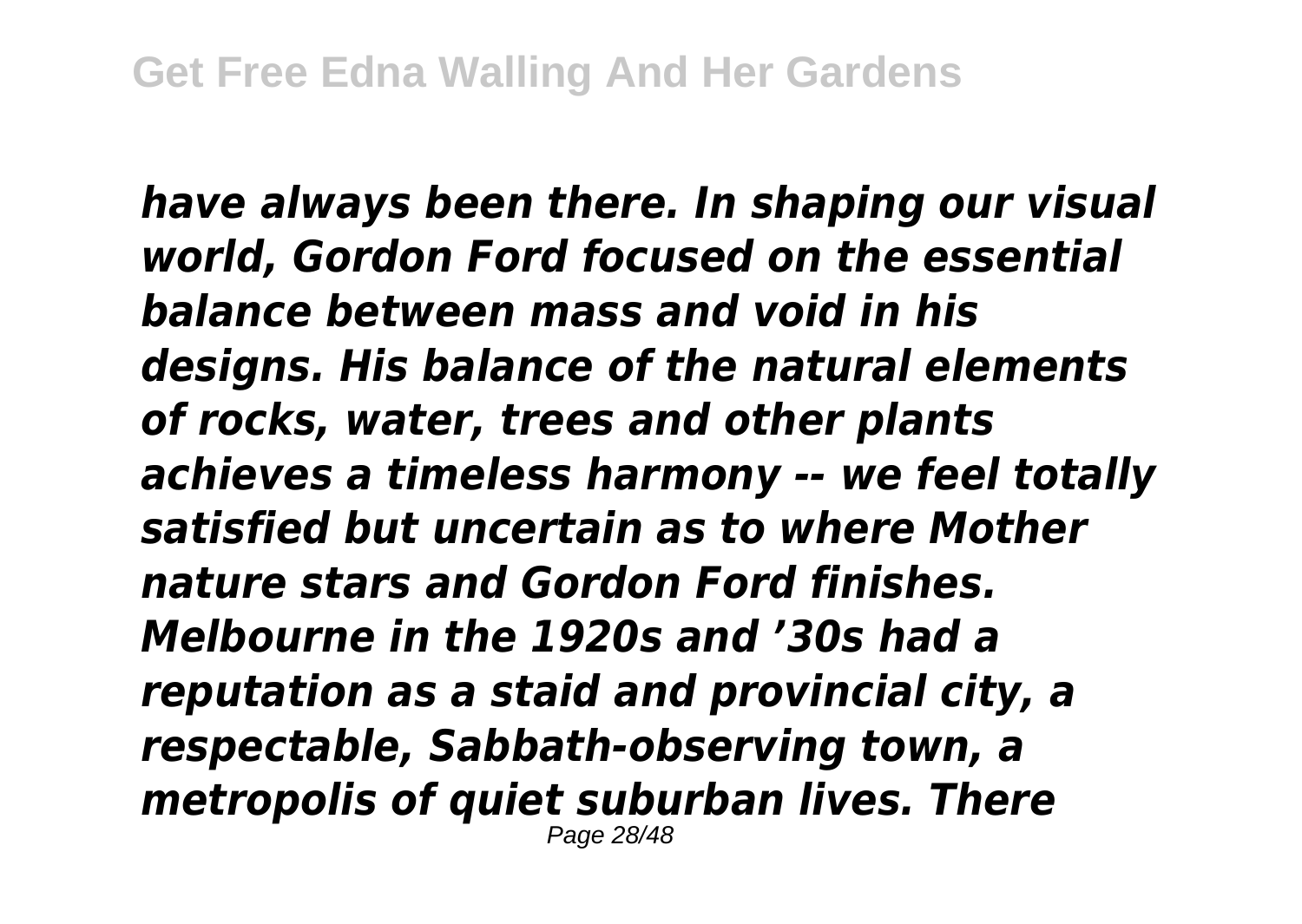*were, however, those who did not conform to society's rules; among them homosexual men. The members of this hidden and persecuted group formed a subculture of friendship groups, meeting places, secret signs and words which allowed them to live their lives against a backdrop of legal, social, and moral restrictions. This book is an investigation of this subculture and those men who lived within it. Movement, Light and Colour Garden of a Lifetime*

Page 29/48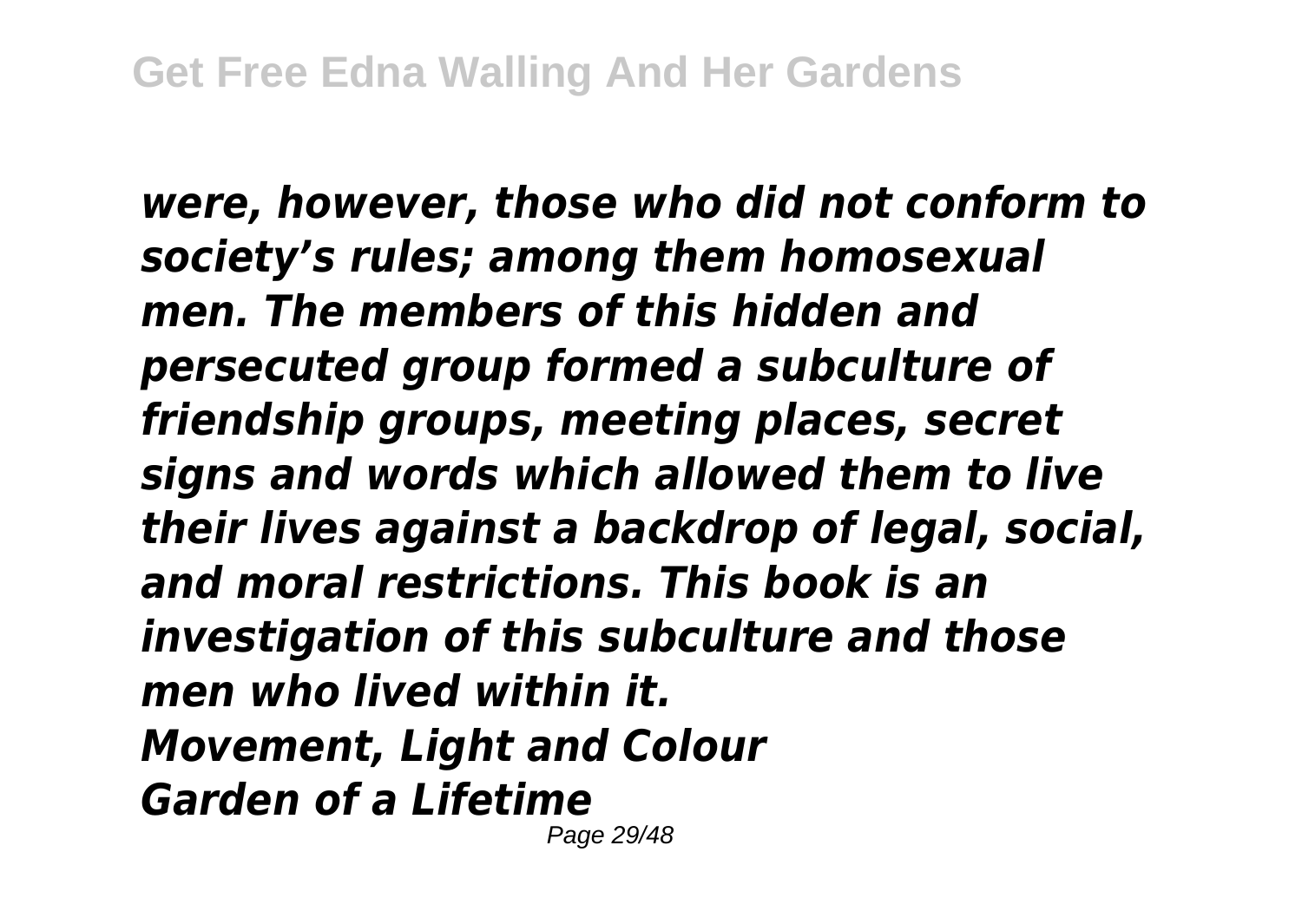## *Dame Elisabeth Murdoch at Cruden Farm Gardens in Australia Gardens of the National Trust of Australia (Victoria) Genesis of a Historic Garden Earthly Paradises* **A history of Australian gardens, told through the properties of the National Trust of Australia (Victoria). Australia's Timeless Gardens is a celebration of private gardening in Australia since 1788. Presenting more than 100**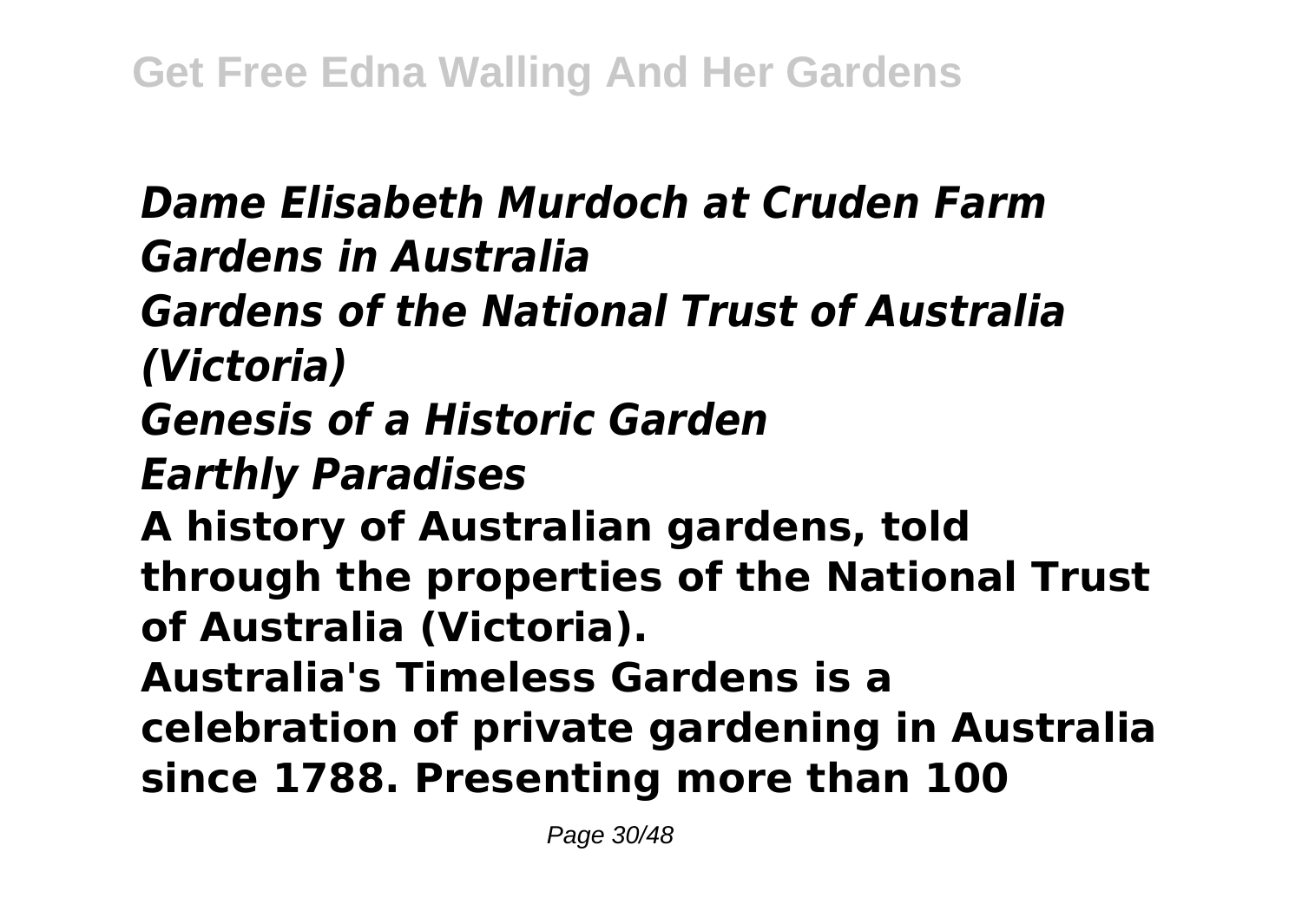**paintings, engravings, sketches and photographs from the collections of the National Library of Australia, it offers a pictorial tour through two centuries of gardening history.**

**The Garden of Ideas tells an inspiring and engaging story of Australian garden design. From the imaginings of emigrant gardenmakers of the late eighteenth century to the concerns of twenty-first-century gardeners, this book charts its way across four centuries through a handsome and satisfying fusion of images and text. The** Page 31/48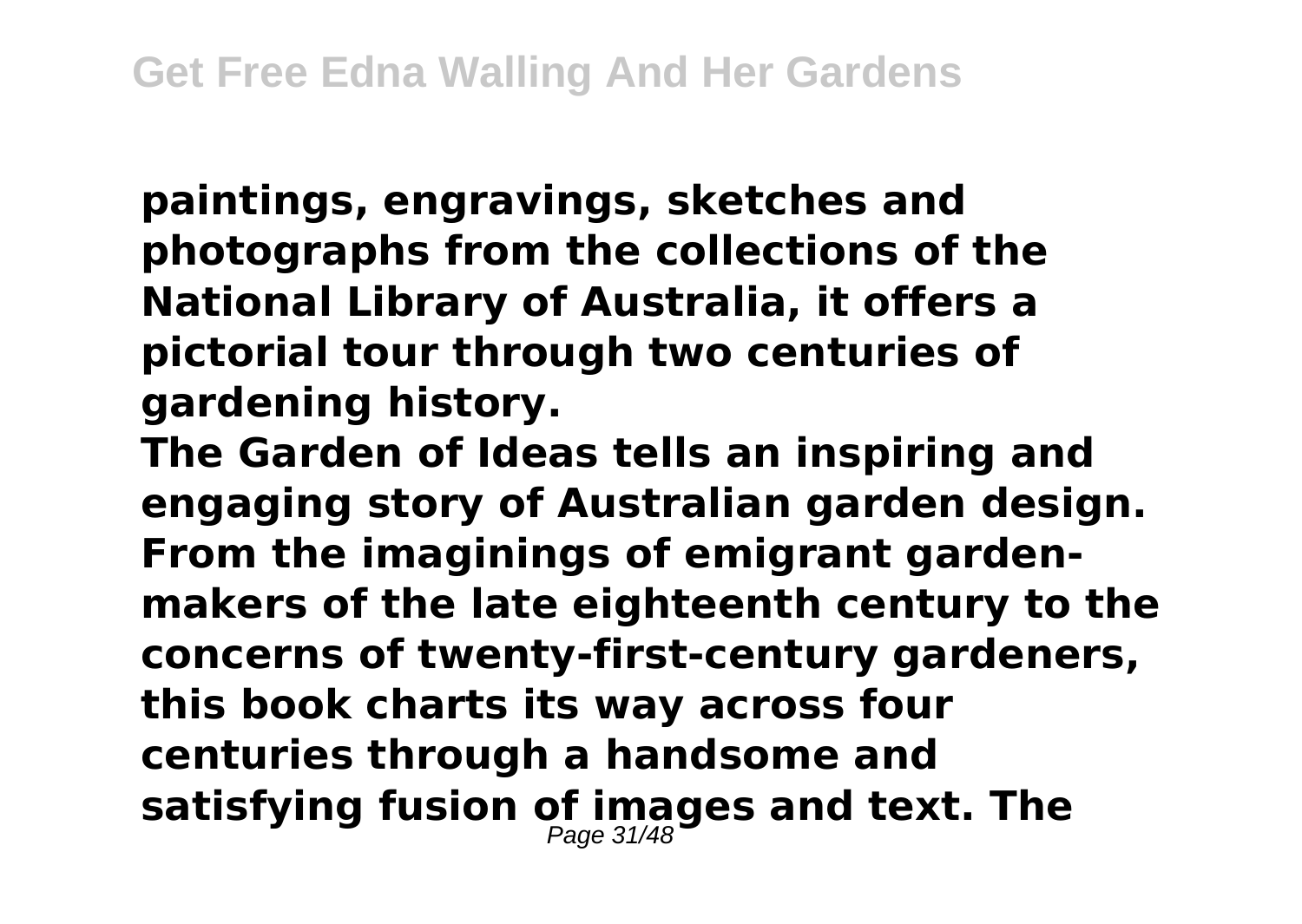**Garden of Ideas is embellished with an unparalleled array of images - paintings, drawings, prints, plans, and photographs each richly evocative of their time and most never previously published. Unearthed from around Australia, and many from overseas, these images carry the story of Australian garden style down the years, in the process criss-crossing social and cultural history across the wide extremes of our continent. Richard Aitken, whose book Botanical Riches was published in 2006 to popular and critical acclaim, brings a lifetime of** Page 32/48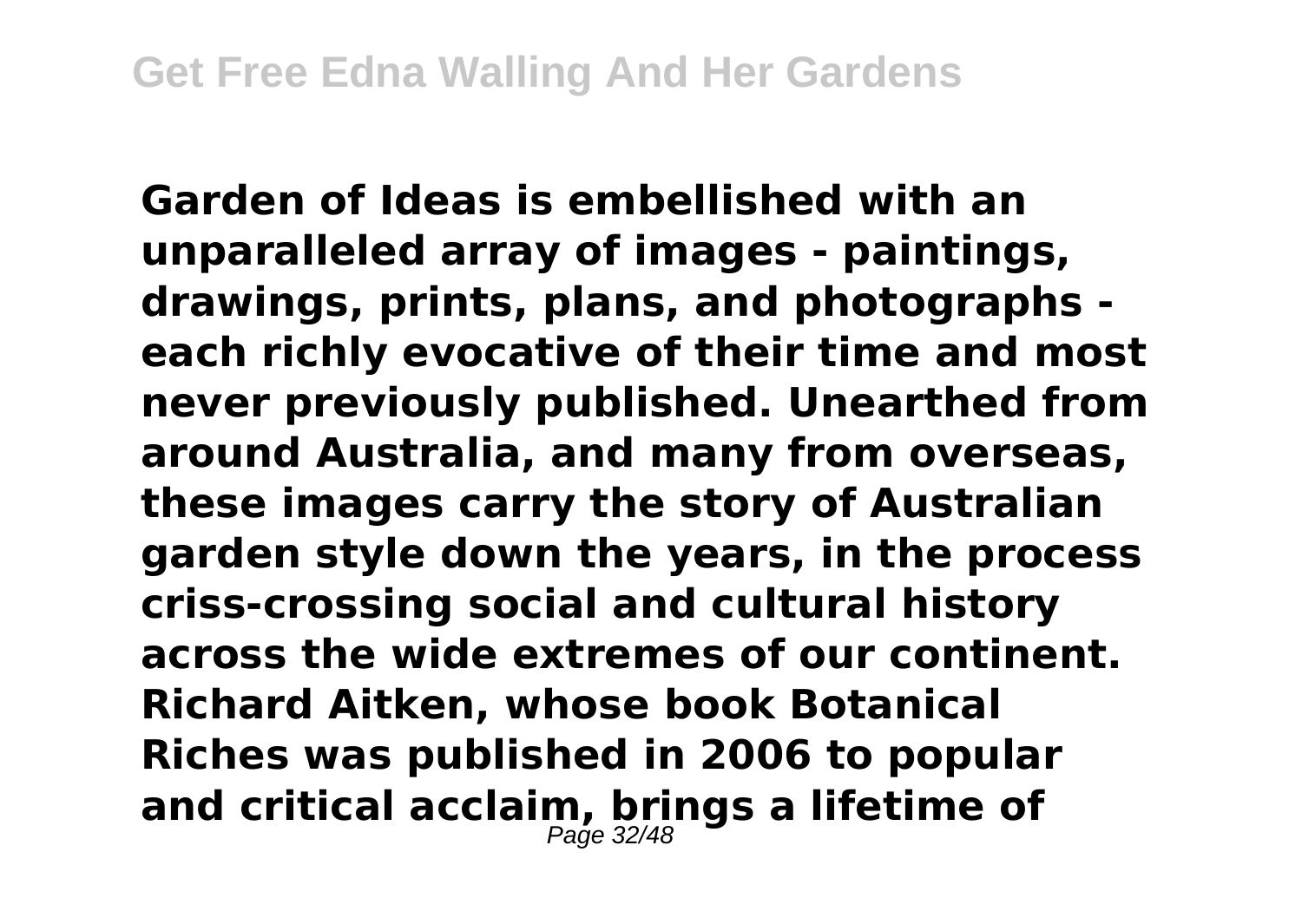**experience to The Garden of Ideas. He achieves fresh insights and presents our passion for garden-making with wit and flair. The Garden of Ideas is a valuable source book for the sophisticated gardener and an indispensable companion for the garden lover. A biography We Made a Garden Edna Walling's Folly Farm The Architecture of Landscape, 1940-1960 The Unusual Life of Edna Walling Australian Landscapes, Plants and People** Page 33/48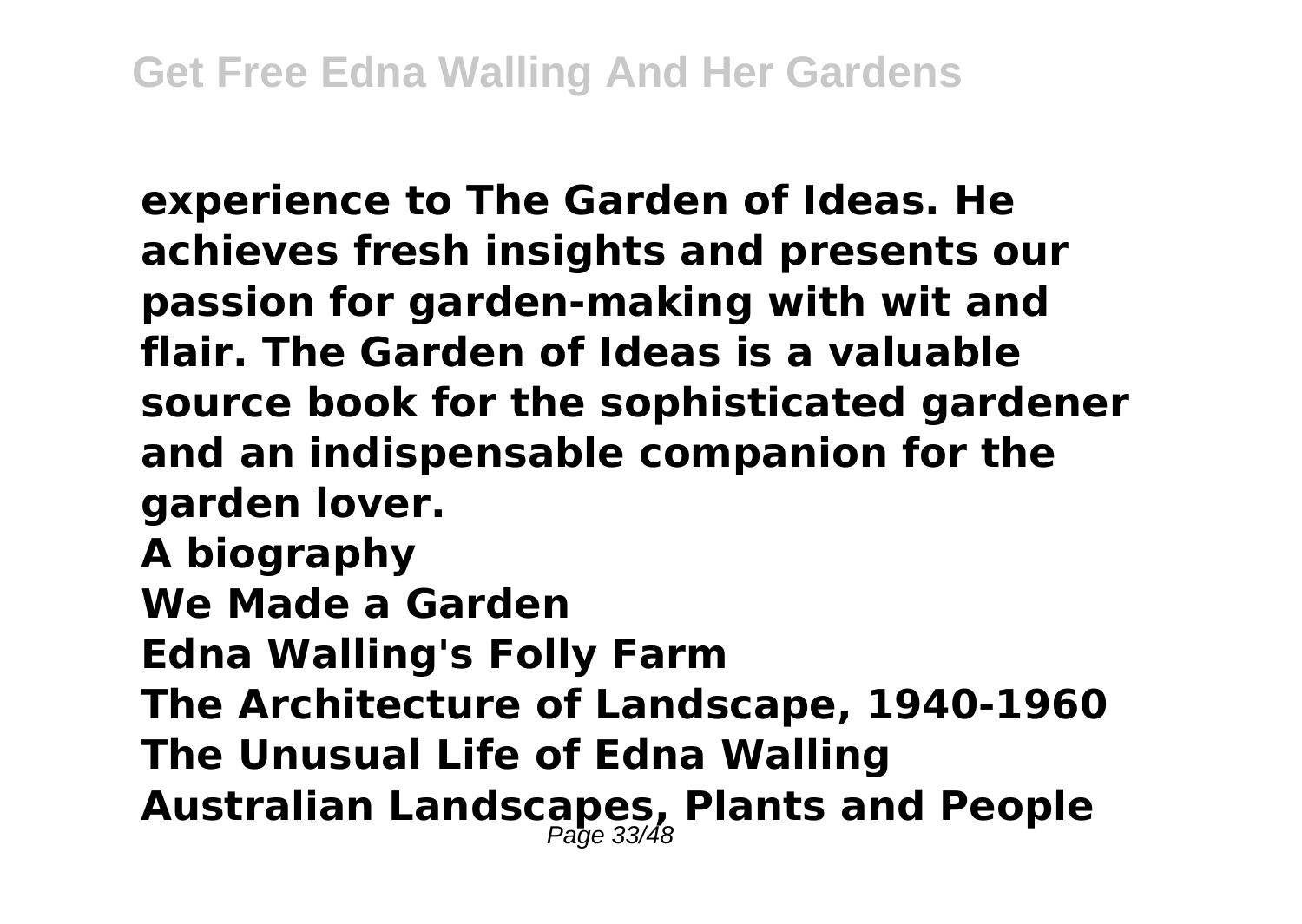#### **Trade, Queans and Inverts**

This first history of landscape architecture in Australia profiles the people who have shaped the nation's landscape and forged a profession: designers, architects, public servants and activists. Using archival images and plans, the book recounts in fascinating detail milestones such as the creation of Melbourne's public parks, the acclaimed private gardens designed by Edna Walling and Paul Sorensen, the landscaping of Canberra's broad open spaces, and the reclaiming of Page 34/48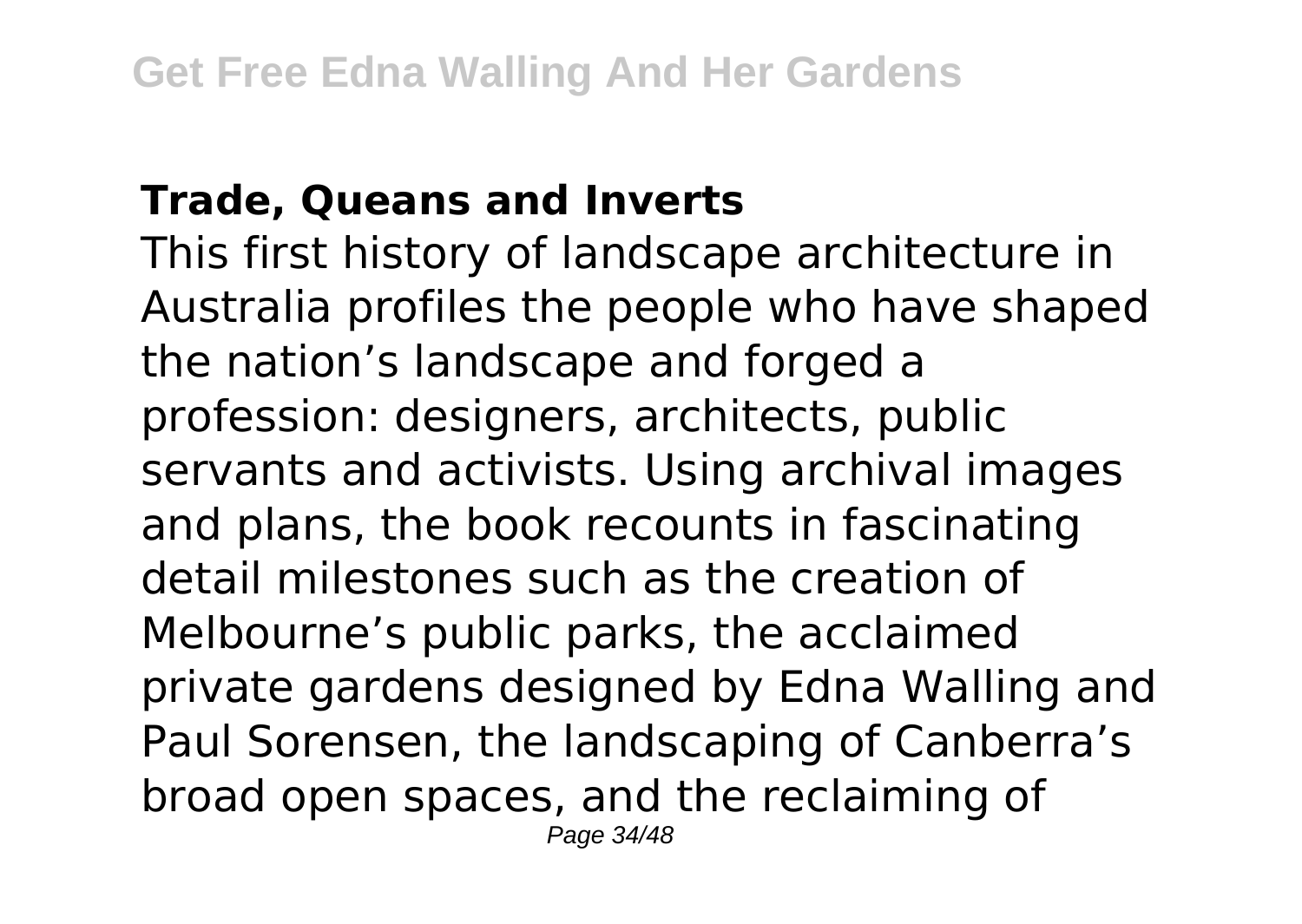Sydney's harbour foreshore culminating in the redevelopment of Olympic Park. Making Landscape Architecture in Australia is the story of unique personalities and the battles fought over the right to determine the shape and form of the landscapes that make Australian cities distinctive.

Immerse yourself in the lives of Australia's influential garden shapers and creators. Paul Bangay, Arno King and Janine Mendel may all create totally different style gardens but they share many similar experiences. The scent of Page 35/48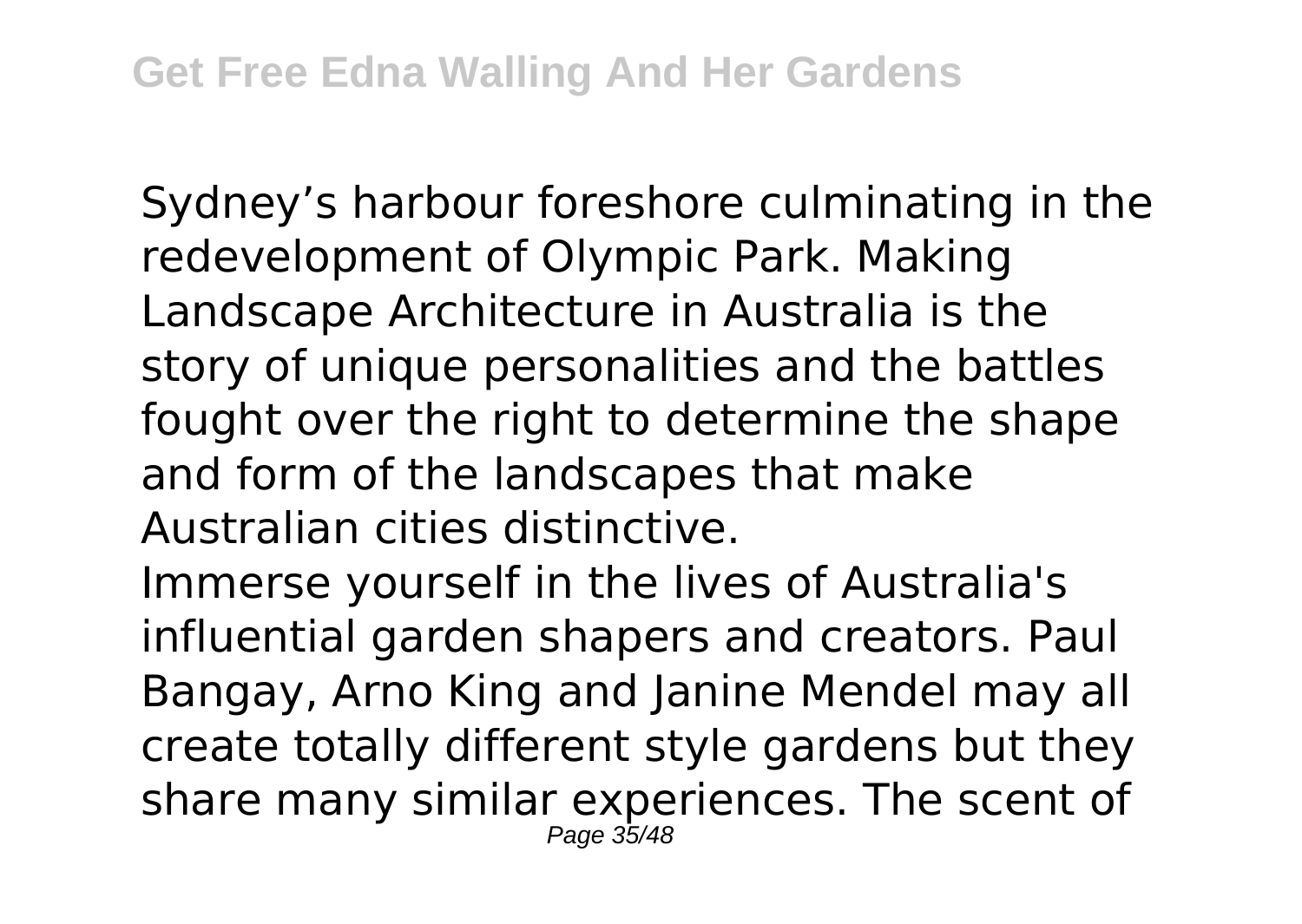rosemary around the sandpit, planting carrots as a five year old, or running free in the Australian bush are just some of the common childhood experiences that have sparked an interest in the natural world for this generation. Some have come to garden making or writing through science, architecture or the arts. Collectively they have a wealth of expertise, what makes them unique is their passion and individual vision for garden making in Australia in the 21st century. We can journey with them as they Page 36/48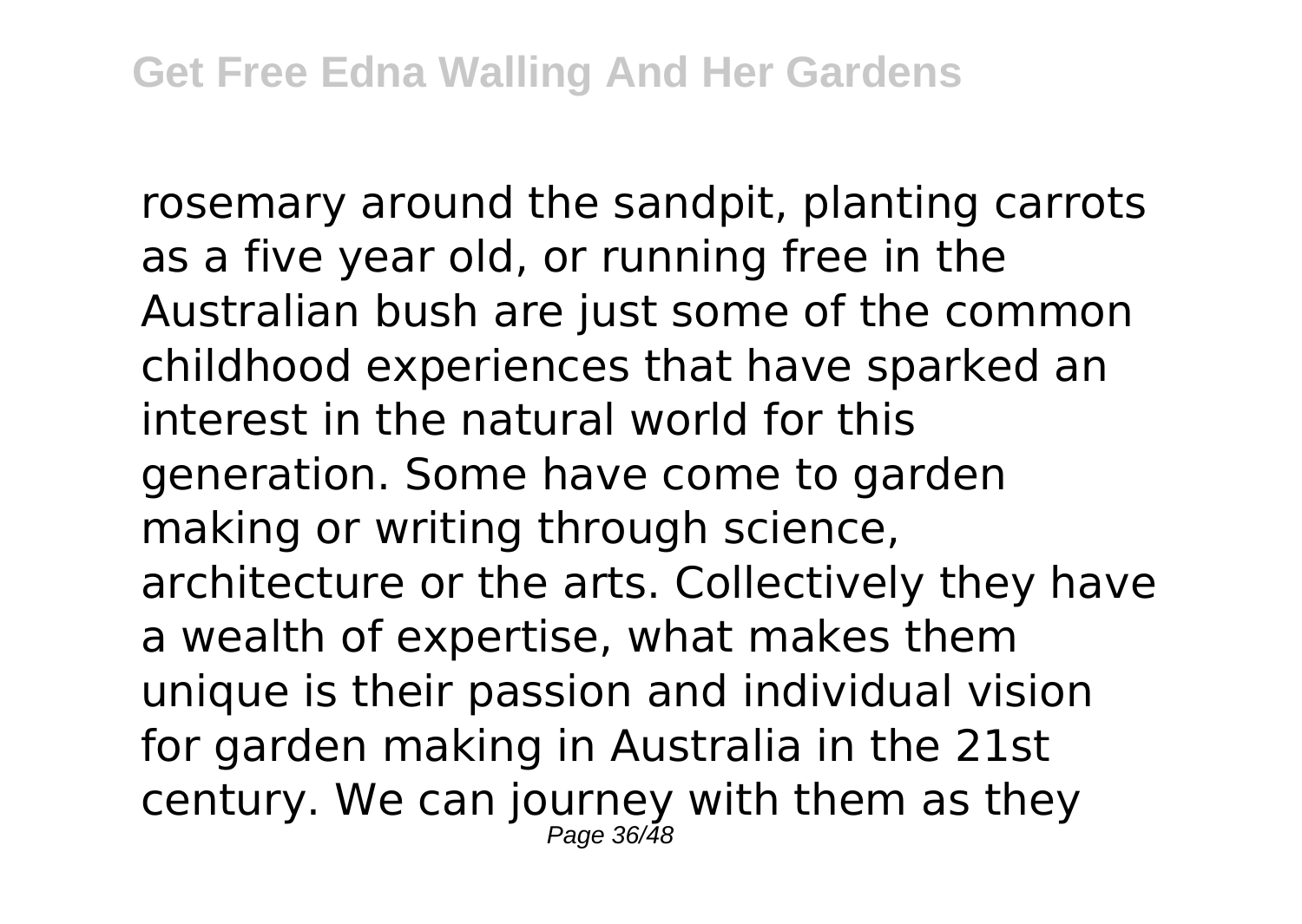relate their own experience within the context of increased urbanisation, shifts in lifestyle choices and concern for environmental sustainability. As Australia negotiates this transition, important questions arise about the future shape of our gardens and our connection to them. Above all else, this generation represents a fundamental shift in the values and beliefs attached by our society to nature, landscape and cultivated spaces. Almost 80 years ago, Keith Murdoch gave his young bride a wedding present that would be  $P_{200}$   $27/49$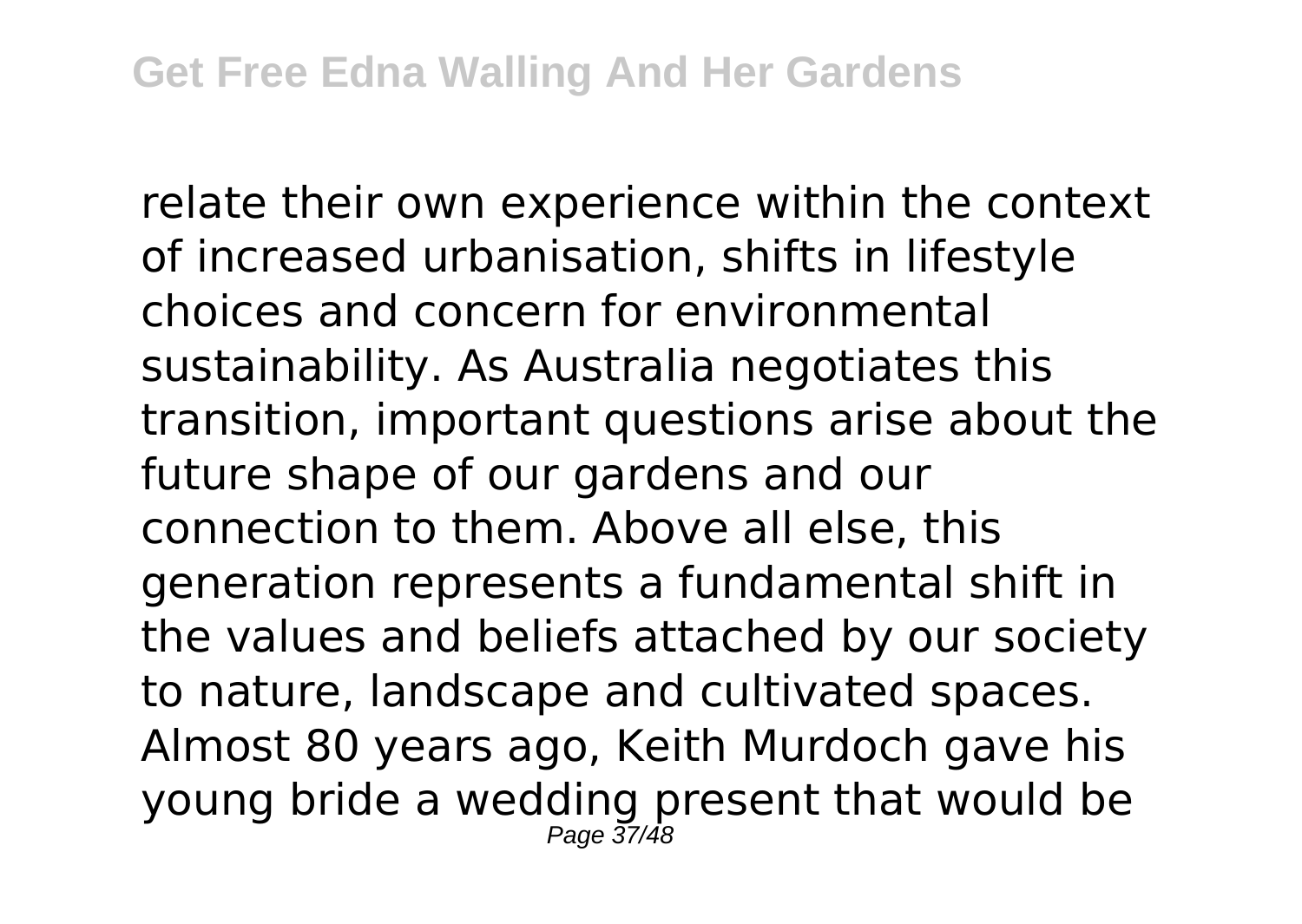of very special significance throughout the intervening years, a small grazing property on the outskirts of Melbourne. They called it Cruden Farm, and it was here that their family grew up and the garden evolved. A born gardener, with a practical "hands-on" approach, an eye for beauty, and a passion for trees and flowers, Dame Elisabeth called it her "Garden of a Lifetime".Edna Walling's late 1920s plans for the circular lawn, walled gardens and world-renowned sweeping avenue of lemon-scented eucalypts were Page 38/48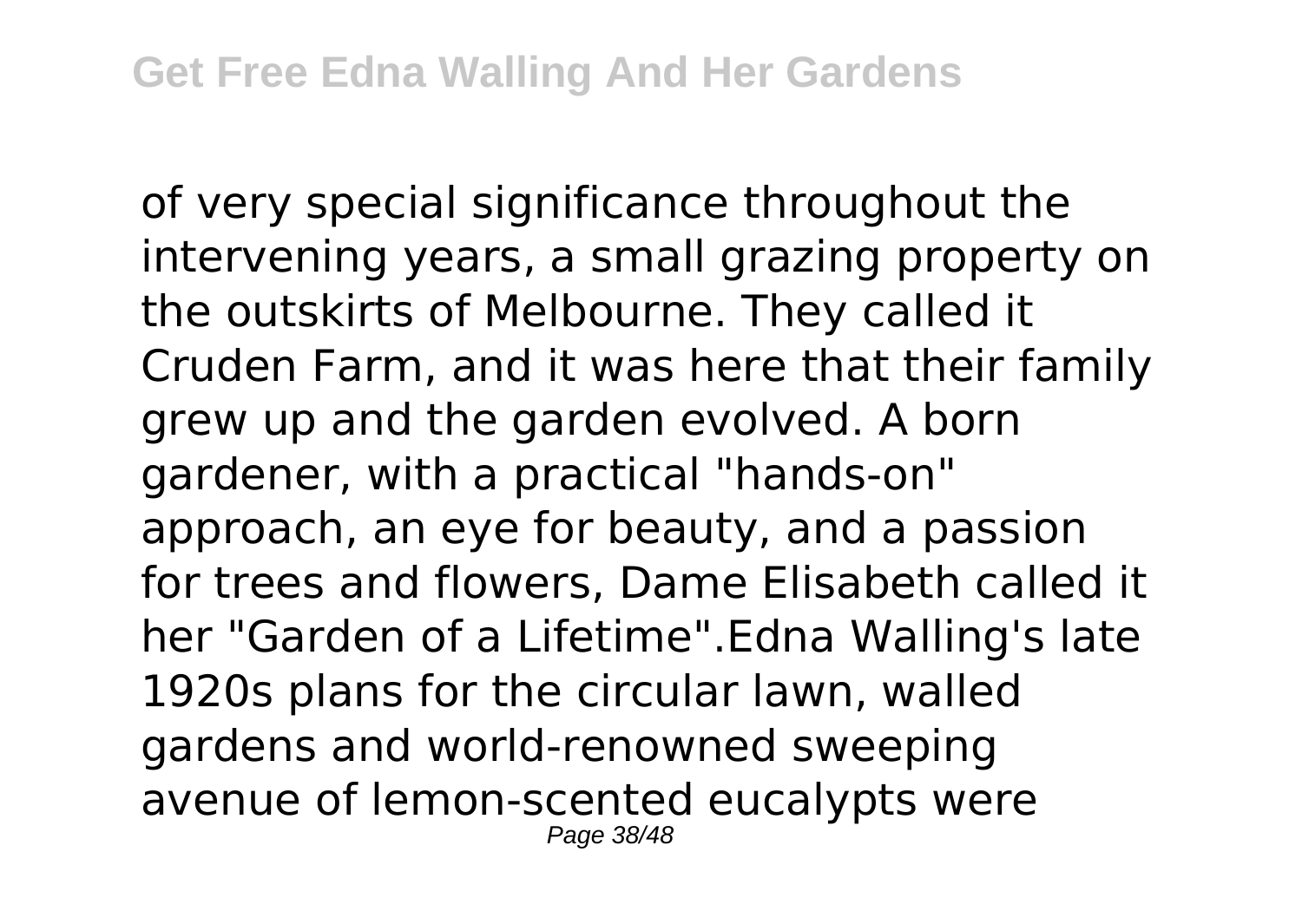implemented in the 1930s when some of the majestic trees, like the huge oaks and elms that form the structure of the garden, were planted. Dame Elisabeth then created the silver and white borders extending from the house and later, assisted by Michael Morrison, developed the "Cottage Garden", the "Garden for Homeless Plants", and the spectacular floral "Picking Garden".This beautifully colourillustrated book traces the history of the garden's creation and guides the reader around its spectacular features, while entries Page 39/48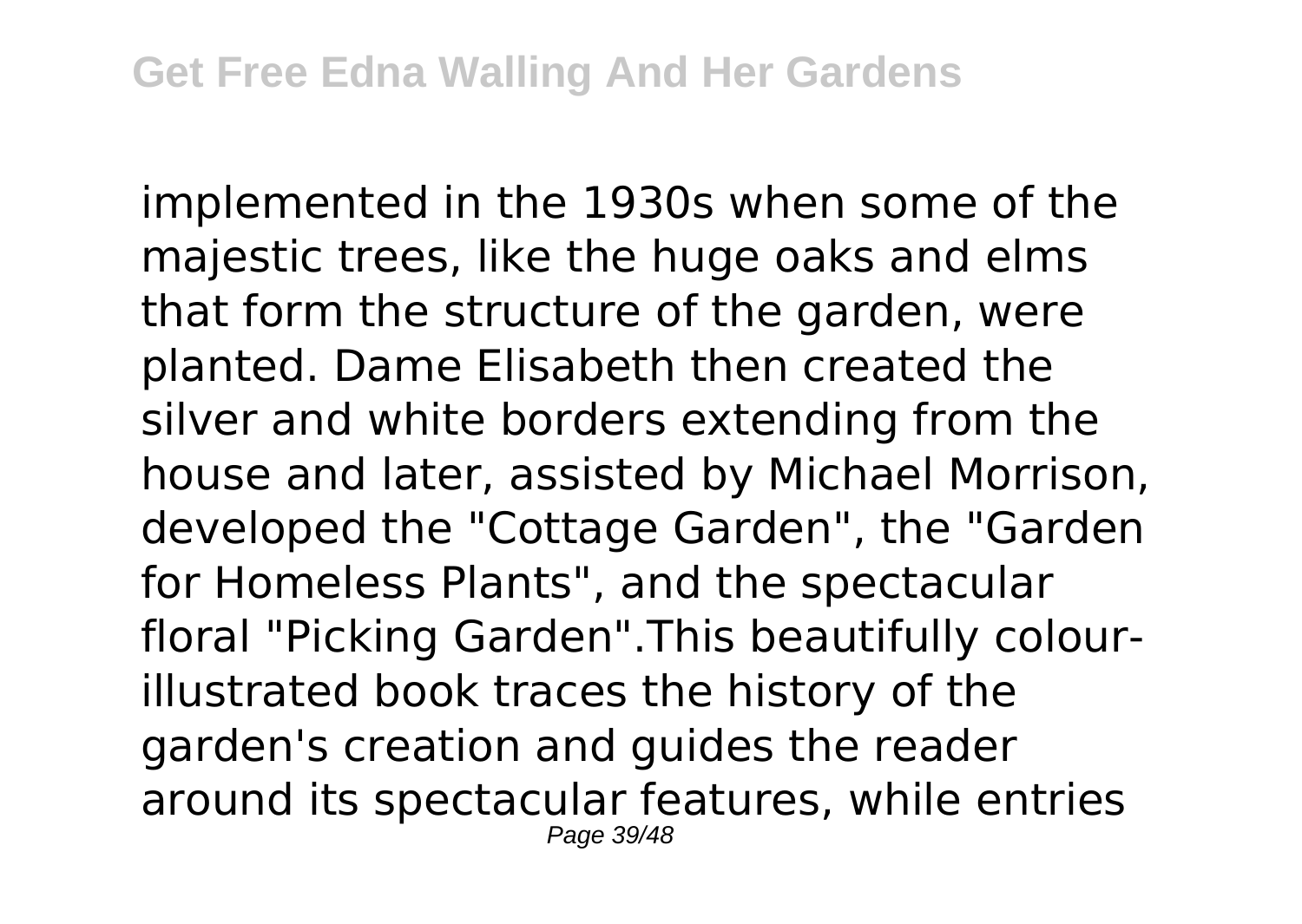for the months of the year give practical hints on upkeep.This commemorative edition includes a foreword by Dame Elisabeth's daughter Janet Calvert-Jones and granddaughter Penny Fowler. Spirit of the Garden Traditional Gardens in Australia Ancient Gardens in History and Archaeology The Old Country Four Centuries of Australian Style The Vision of Edna Walling Living & Gardening Mindfully Page 40/48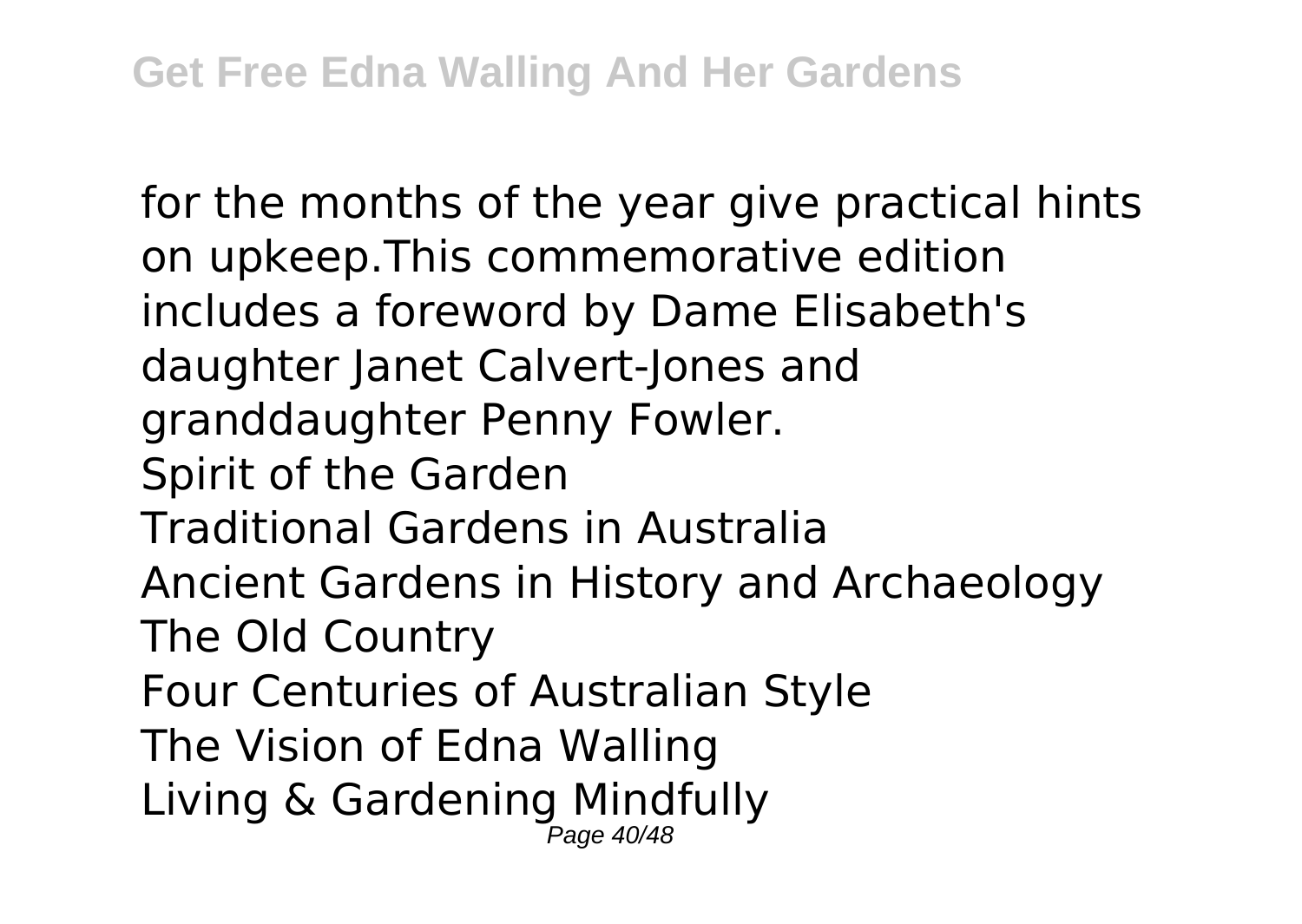Edna Walling excelled as an artist, translating her design concepts into superb watercolour which exquisitely convey the ambience of the finished gardens she intended to create, as well as providing valuable insight into her design principles. The Vision of Edna Walling contains over 50 of these beautiful and evocative watercolours. Unique works of art, the plans trace Walling's long and productive career and provide a lasting legacy of her extraordinary talent. The Vision of Edna WallingGarden Plans, Page 41/48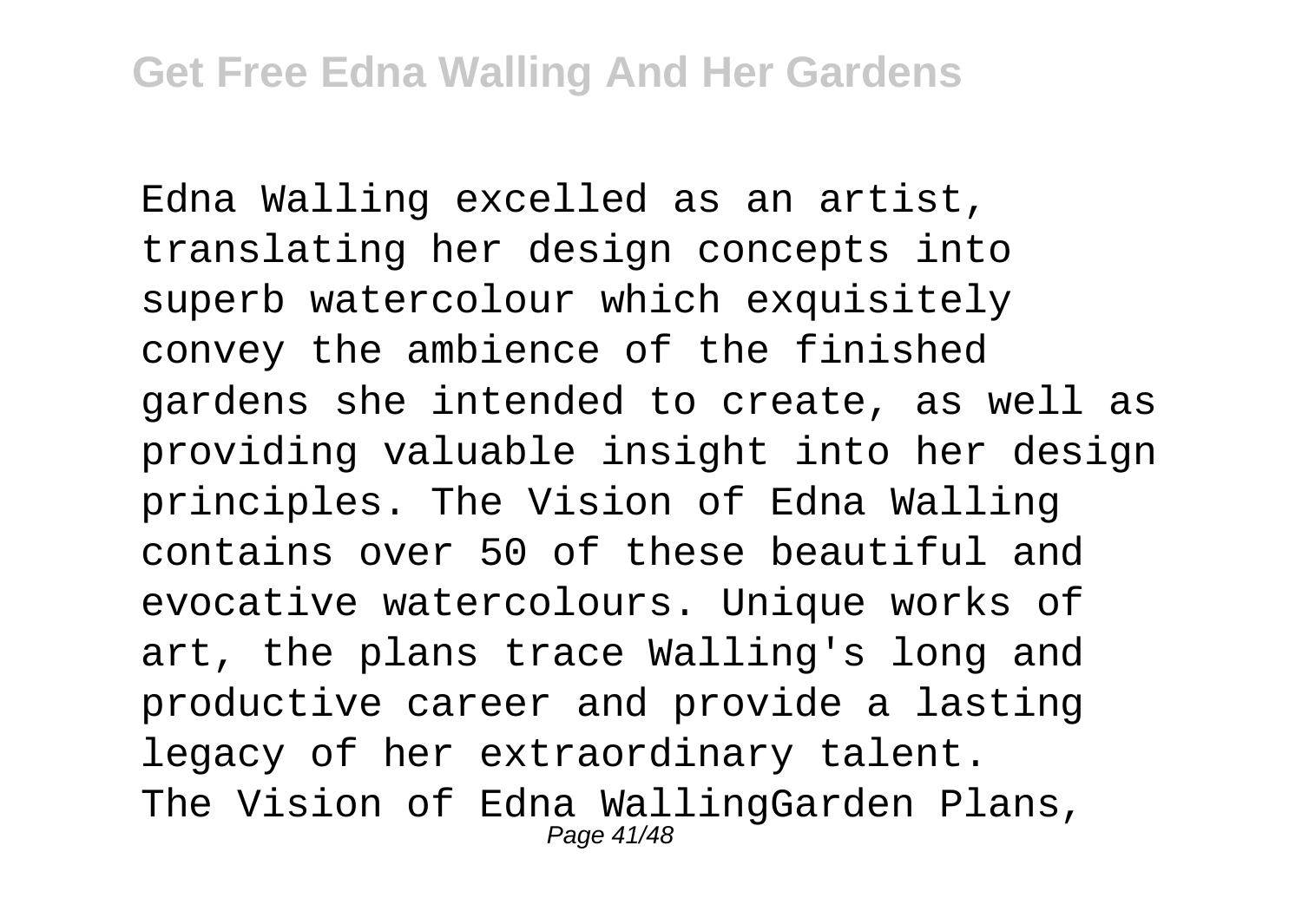```
1920-1951
```
"Memoir of a time in Edna Walling's life when she bought land beside the Great Ocean Road and built a cottage with her friends Rosa and Twid"--Provided by publisher. Remembered Gardens In Search of Edna Walling's Friends in the Dandenongs Shaping Australian Gardens Edna Walling and Her Gardens The Edna Walling Book of Australian Garden Design Page 42/48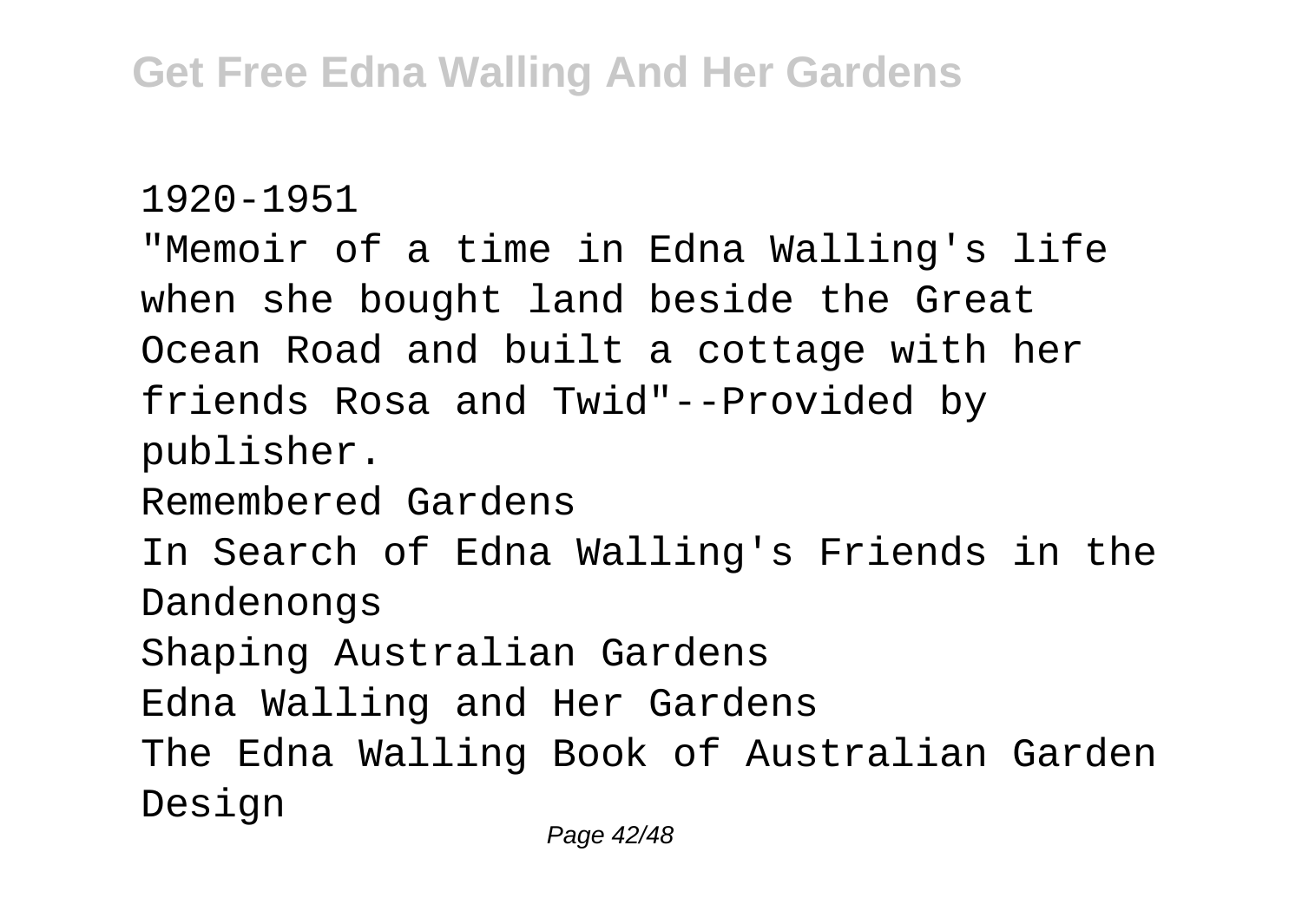Gardens in the Clouds Presents twenty-seven of the most important and influential women garden designers and their gardens from around the world. Edna Walling designed over 300 gardens between 1920 and 1960 when most women were homemakers. Today her gardens are still considered to add value to real estate. Her achievements and the gardens themselves are well documented, yet despite the fact she was a fabulous self-publicist and a very unusual woman in her time, Edna's private life has remained a Page 43/48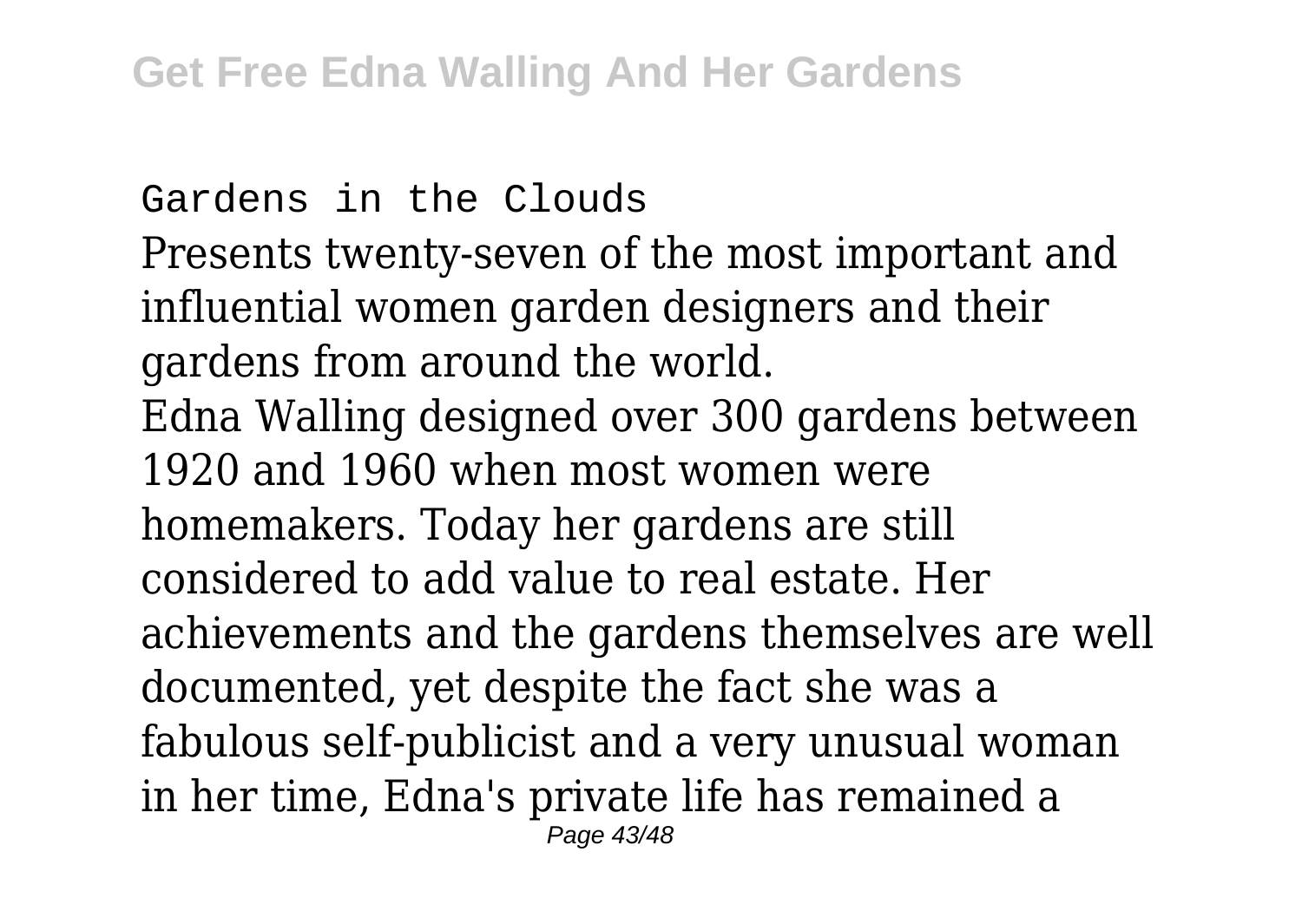mystery. Actress and playwright Sara Hardy was compelled to find out what made Edna tick when she was cast as Miss Walling in a play in 1989. Keen to research her character, she discovered that the available material was all about the gardens. And so began a journey of discovery. Hardy has unearthed amazing primary sources: letters, photographs, stories told to her by Edna's niece, and has been wholeheartedly supported in her quest by the two main documenters of the gardens, Peter Watts and Trisha Dixon. Covering Edna's childhood in Devon and the family's Page 44/48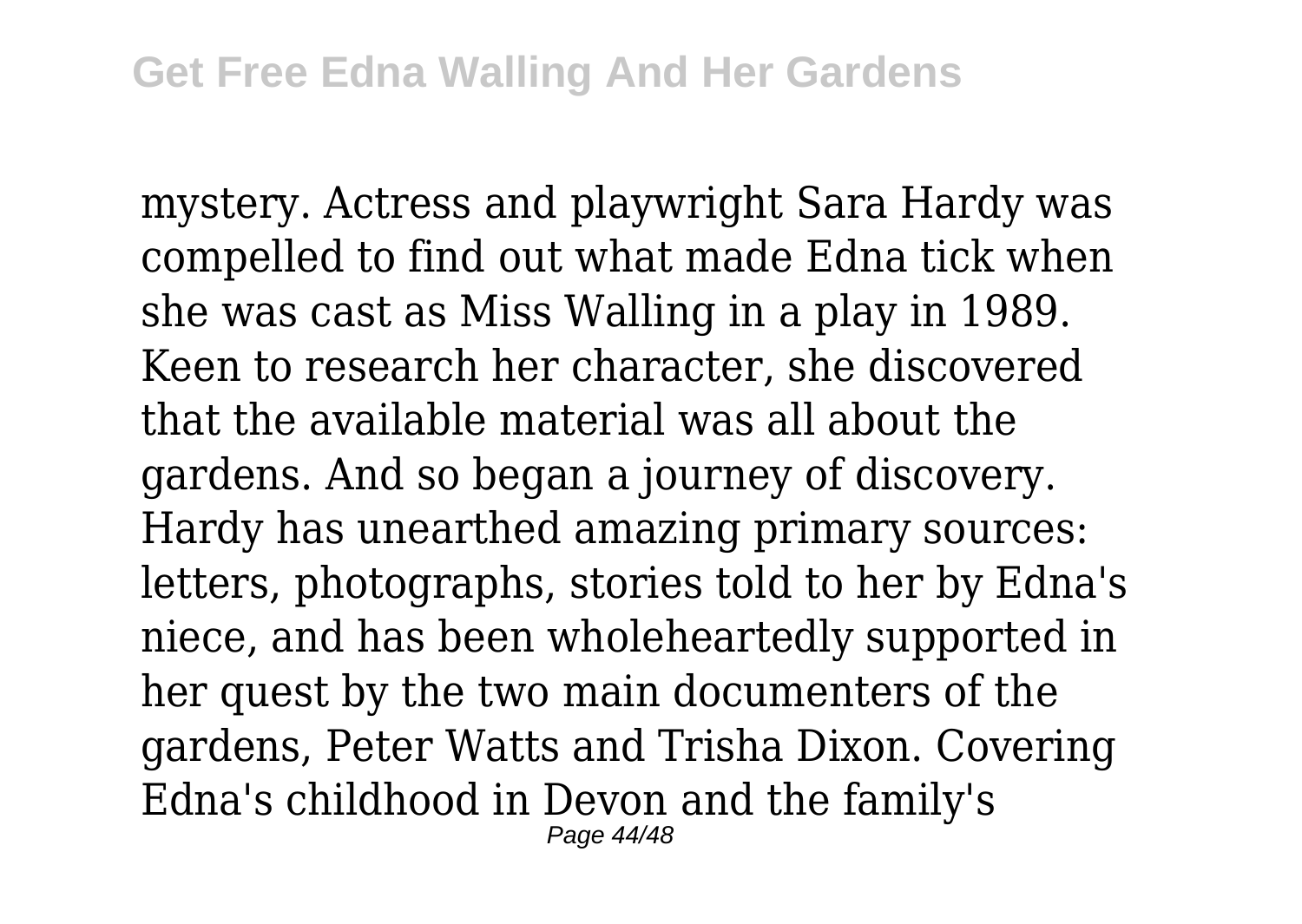migration to New Zealand and then Australia, Hardy tracks the aspiring designer through the horticultural course at Burnley and charts her transformation from the girl gardener' for the ladies of Toorak to designer of large-scale gardens for wealthy Victorians. She tackles the burning question of Edna's sexuality, and reveals the other women who supported Edna in her extraordinary endeavours. A deeply personal portrait, The Unusual Life of Edna Walling reveals not so much what Edna Walling did, but who she was as a woman.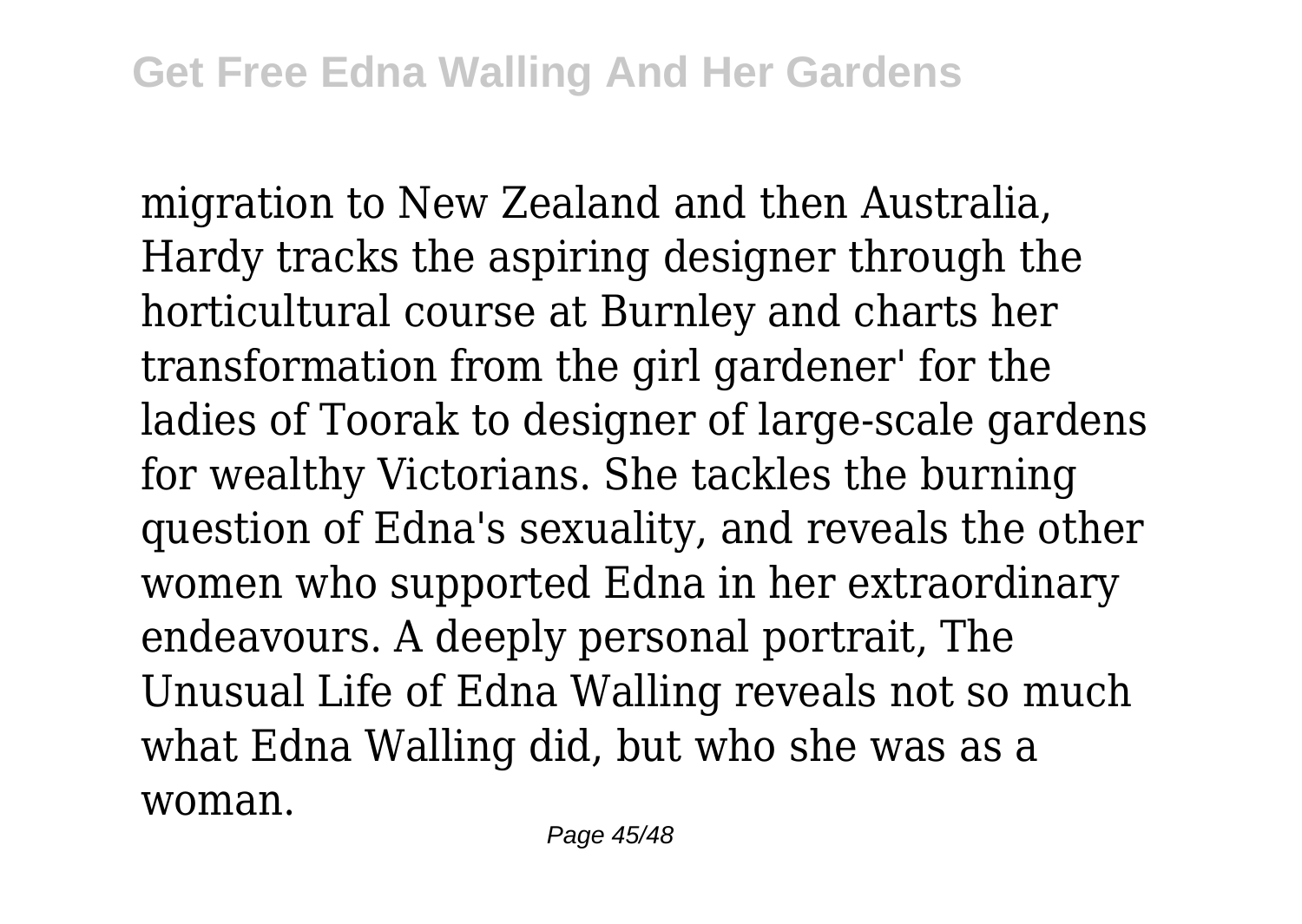Garden Voices is unique. It is the first book to embark on a study of designers who demonstrate a deep understanding of the Australian environment and an ability to work creatively with it. It provides an invaluable overview of twenty three key garden and landscape designers of Australia. Anne Latreille traces their life stories and achievements. They comprise historic figures, current practitioners, some well-known, others much less so. They work in lush tropical forests and chilly mountains, arid deserts and rolling countryside, beside rivers and the sea, in closepacked inner Page 46/48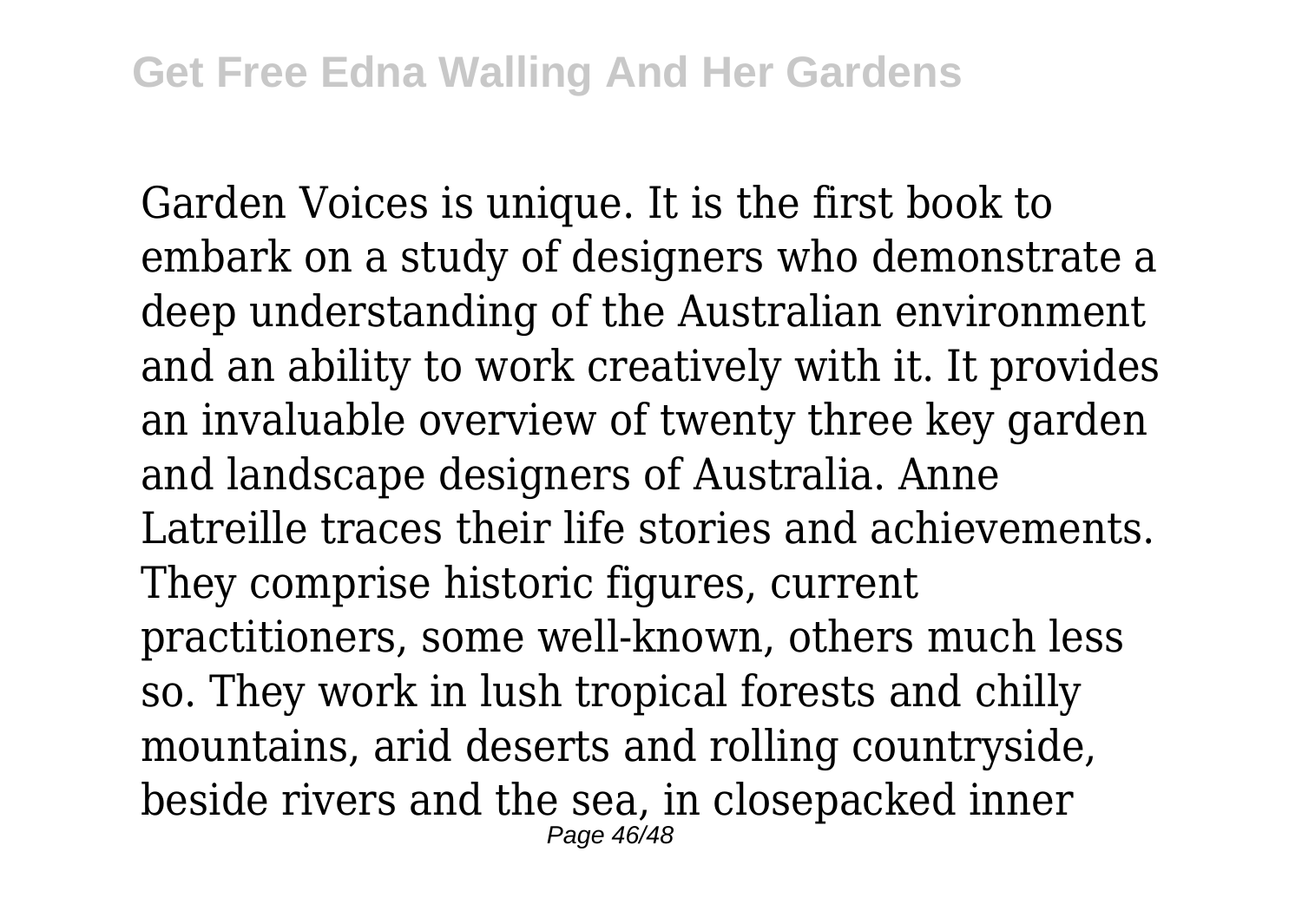cities and spreading suburbs. They fit each garden design to its place, respecting the natural landscape character. In this way, Garden Voices takes us on a journey - a search for meaning and significance. New and exciting, it reveals a clear and panoramic vision. It moves us inside the designers' hearts and minds and shows how Australian energy and imagination can be transformative, inspiring and progressive. With research extending over fourteen years, it is a vital reference for anyone - from professional designer to garden lover - who seeks a broader Page 47/48